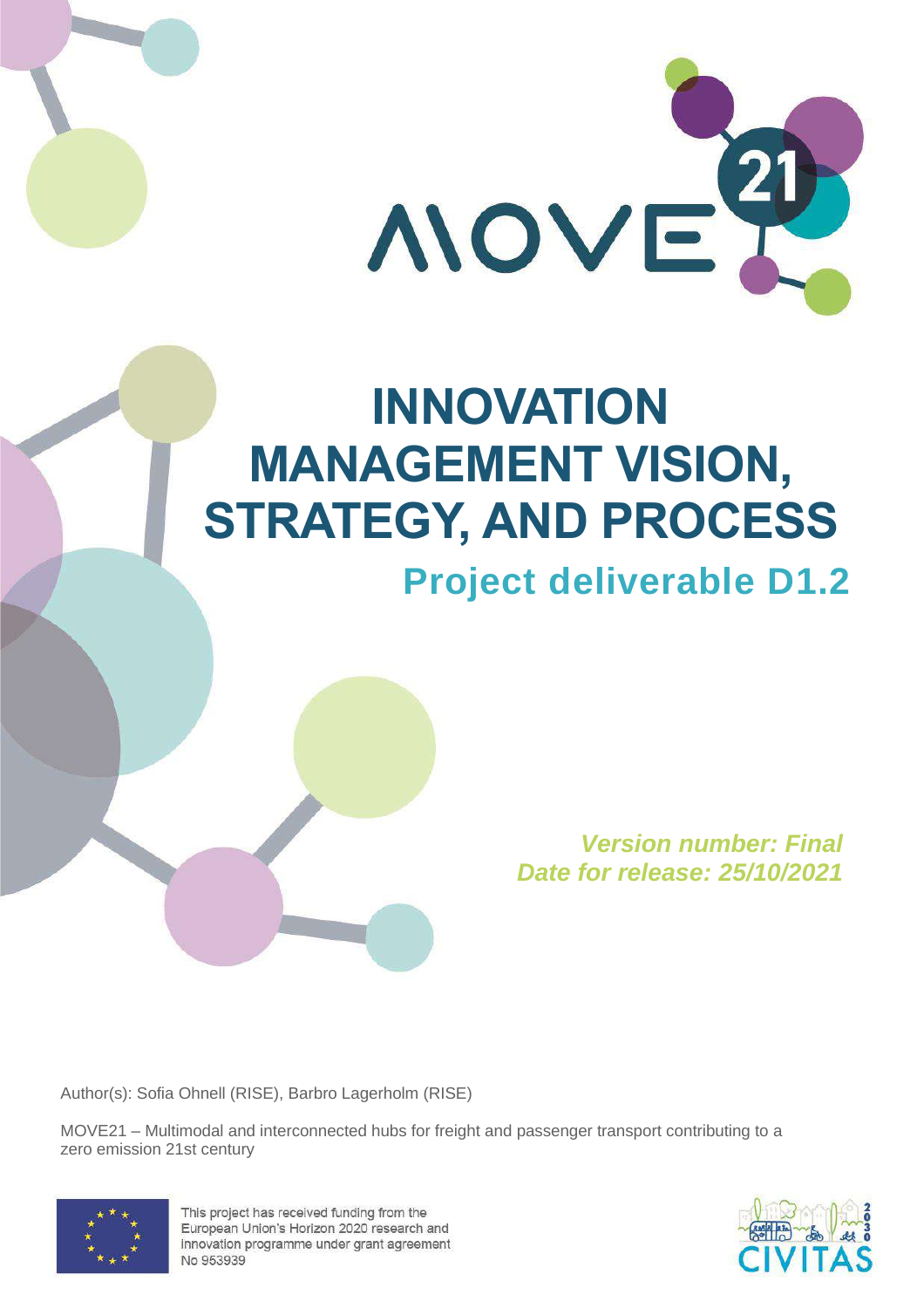

## <span id="page-1-0"></span>**Deliverable administration information**

| <b>Deliverable Administration</b> |                  |                                        |                                                               |                                                         |                                                                       |  |
|-----------------------------------|------------------|----------------------------------------|---------------------------------------------------------------|---------------------------------------------------------|-----------------------------------------------------------------------|--|
| Grant<br><b>Agreement</b>         | 953939           | <b>Project</b><br><b>short</b><br>name | MOVE21                                                        |                                                         |                                                                       |  |
| <b>Deliverable</b><br>no.         | D1.2             | <b>Name</b>                            | INNOVATION MANAGEMENT VISION, STRATEGY,<br><b>AND PROCESS</b> |                                                         |                                                                       |  |
| <b>Status</b>                     | Final            | <b>Due</b>                             | 25/10/2021<br>M <sub>6</sub><br><b>Date</b>                   |                                                         |                                                                       |  |
| <b>Author(s)</b>                  |                  |                                        | Sofia Ohnell (RISE), Barbro Lagerholm (RISE)                  |                                                         |                                                                       |  |
| <b>Related tasks</b>              | WT1.3            |                                        |                                                               |                                                         |                                                                       |  |
| <b>Dissemination</b><br>level     | $PU = Public$    |                                        |                                                               |                                                         |                                                                       |  |
| <b>Document</b><br>history        | <b>Version</b>   | <b>Date</b>                            | <b>Submitted</b>                                              | <b>Reviewed</b>                                         | <b>Comments</b>                                                       |  |
|                                   | V.01             | 27/09/2021                             | Sofia<br>Ohnell                                               |                                                         | Outline draft.                                                        |  |
|                                   | V.02             | 04/10/2021                             | Sofia<br>Ohnell                                               | Paal Mork,<br>Jan Tore<br>Pedersen                      | Suggestions made on<br>the outline draft have<br>been incorporated.   |  |
|                                   | V <sub>0.3</sub> | 18/10/2021                             | Sofia<br>Ohnell                                               | Tiina<br>Ruohonen,<br>Anna<br>Sager,<br>Lucian<br>Zagan | Reviewers' comments<br>have been incorporated<br>in Chapters 3 and 5. |  |
|                                   | Final            | 25/10/2021                             | Sofia<br>Ohnell                                               | Tiina<br>Ruohonen,<br>Lucian<br>Zagan                   | Reviewers' comments<br>have been incorporated<br>in Chapter 5.        |  |
|                                   |                  |                                        |                                                               |                                                         |                                                                       |  |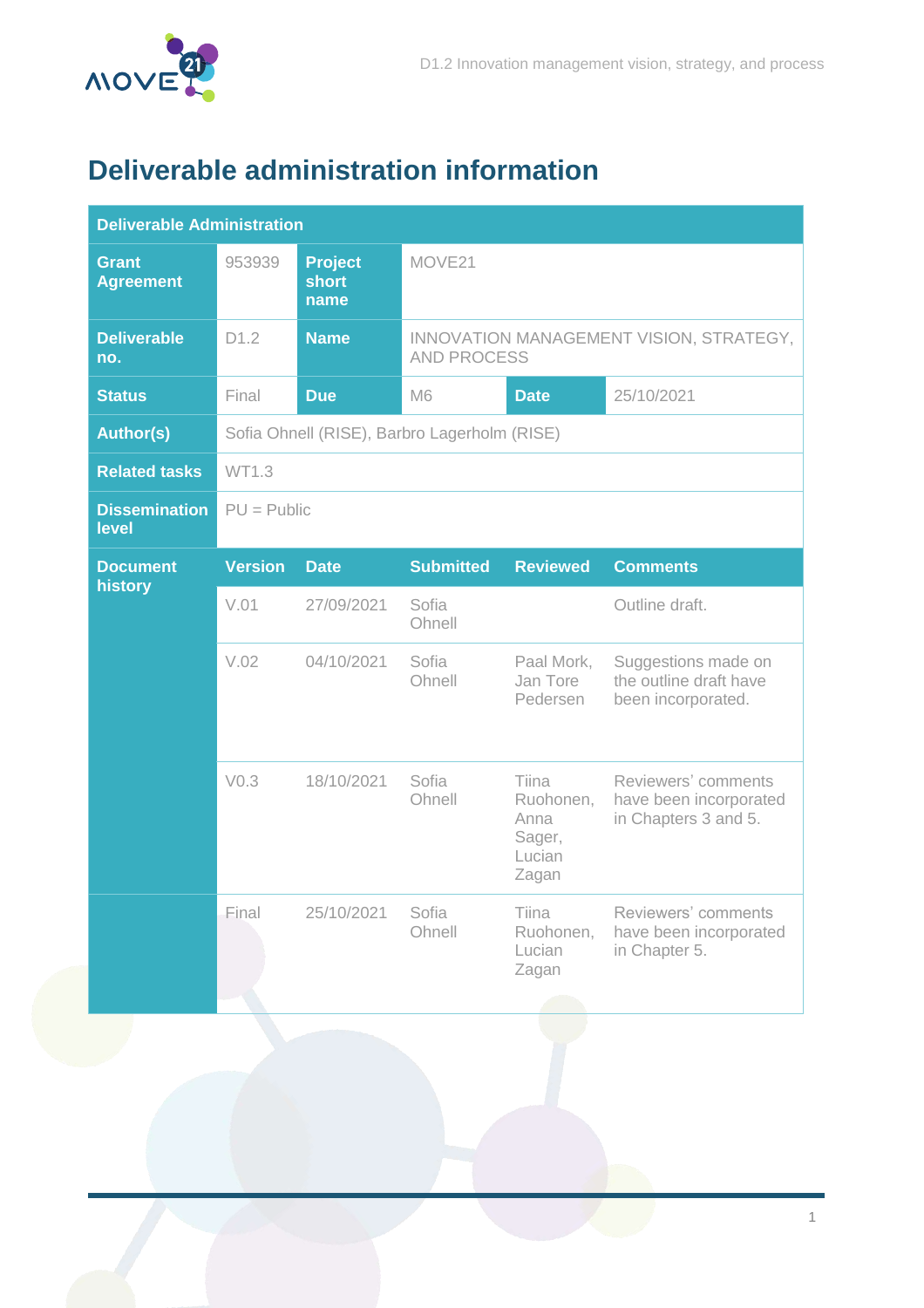

### Legal Disclaimer

MOVE21 is co-funded by the European Commission, Horizon 2020 research and innovation programme under grant agreement No. 953939 (Innovation Action). The information and views set out in this deliverable are those of the author(s) and do not necessarily reflect the official opinion of the European Union. The information in this document is provided "as is", and no guarantee or warranty is given that the information is fit for any specific purpose. Neither the European Union institutions and bodies nor any person acting on their behalf may be held responsible for the use which may be made of the information contained therein. The MOVE21 Consortium members shall have no liability for damages of any kind including without limitation direct, special, indirect, or consequential damages that may result from the use of these materials subject to any liability which is mandatory due to applicable law.

Copyright © MOVE21 Consortium, 2021.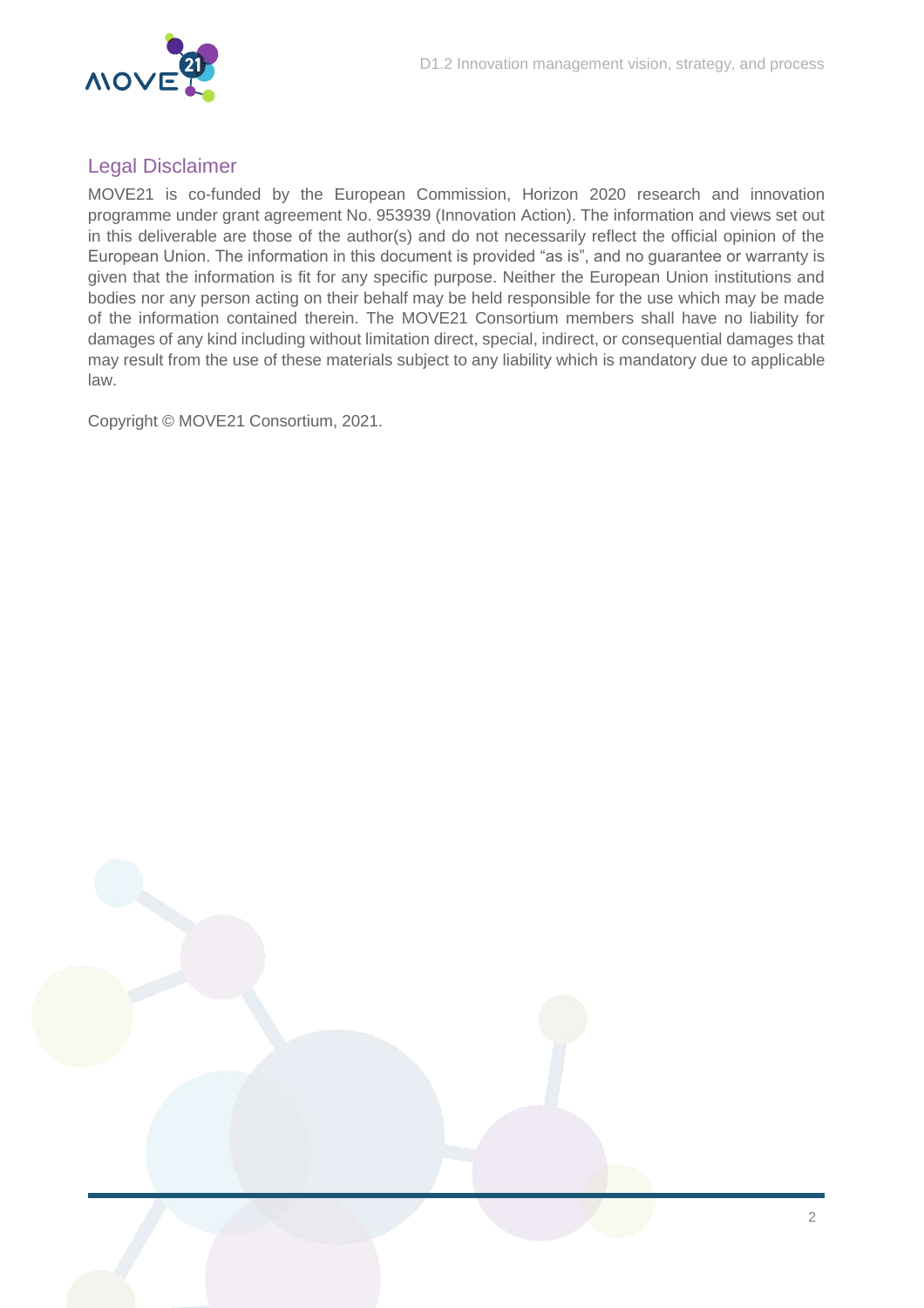

### <span id="page-3-0"></span>**Project Executive Summary**

The main objective of MOVE 21 is to transform European cities and functional urban areas into climate neutral, connected multimodal urban nodes for smart and clean mobility and logistics. MOVE21 will do this through an integrated approach in which all urban systems are connected, and which addresses both goods and passenger transport together. As a result, MOVE21 will improve efficiency, capacity utilisation, accessibility and innovation capacity in urban nodes and functional urban areas.

The integrated approach in MOVE21 ensures that potential negative effects from applying zero emission solutions in one domain are not transferred to other domains but are instead mitigated. It also ensures that European transport systems will become more resilient. Central to the integrated approach of MOVE21 are three Living Labs in Oslo, Gothenburg, and Hamburg and three replicator cities Munich, Bologna and Rome. In these, different types of mobility hubs and associated innovations are tested and means to overcome barriers for clean and smart mobility are deployed. The Living Labs are based on an open innovation model with quadruple helix partners. The co creation processes are supported by coherent policy measures and by increasing innovation capacity in city governments and local ecosystems. The proposed solutions deliver new, close to market ready solutions that have been proven to work in different regulatory and governance settings. The Living Labs are designed to outlast MOVE21 by applying a self-sustaining partnership model.

### <span id="page-3-1"></span>**MOVE21 partners**

The MOVE21 consortium consists of 24 partners from seven different European countries, representing local city authorities, regional authorities, technology and service providers, public transport companies, SMEs, research institutions, universities and network organisations.

- **Norway**: City of Oslo, Viken County, Ruter, Urban Sharing, Mixmove, Institute of Transport Economics, IKT-Norge
- **Sweden**: City of Gothenburg, RISE Research Institutes of Sweden, Business Region Gothenburg, Volvo Technology, Renova, Parkering Göteborg
- **Germany**: City of Hamburg, City of Munich, Hafencity University Hamburg, Deutsche Bahn Station & Service
- **Italy**: Metropolitan City of Bologna, Roma Servizi per la Mobilità, Roma Tre University
- **Belgium**: Eurocities, Polis
- **The Netherlands**: TNO
- **Greece**: Hellas Centre for Technology and Research

<https://twitter.com/move21eu>

<https://www.linkedin.com/company/74707535/>

For further information please visit **[www.move21.eu](http://www.move21.eu/)**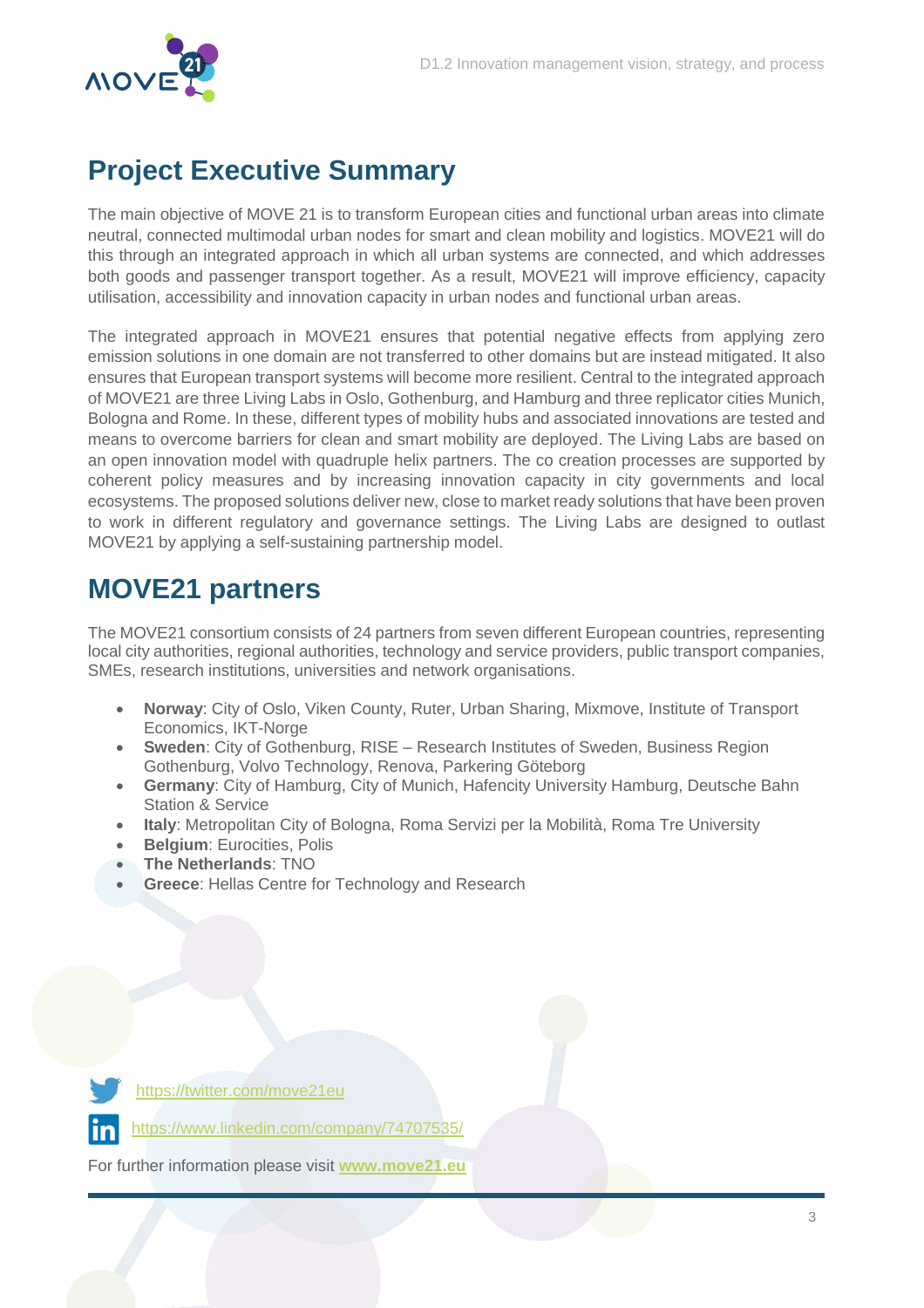

### <span id="page-4-0"></span>**Deliverable executive summary**

<span id="page-4-1"></span>Key words

Innovation management, innovation management principles, innovation management vision, innovation management strategy, innovation management process

#### <span id="page-4-2"></span>**Summary**

The purpose of deliverable D1.2 is to present the overall innovation management approach to be applied in MOVE21 in order to support the project in reaching its intended impact. This deliverable is a starting point, and the approach applied in the project will continue to evolve and develop throughout the project lifetime.

The main audience for this deliverable is MOVE21 Executive Board (consisting of all WP Leaders and the Project Coordinator), and the Living Labs Project Managers (Gothenburg, Hamburg, and Oslo). All MOVE21 partners are encouraged to take part of the contents of this deliverable as the Innovation Management process described will be used to build sustained innovation capability in and during the project in order to facilitate sustaining the MOVE21 outcomes and results after the project.

An innovation is defined (ISO56000:2020, 2020) as "*A new or changed entity, realizing or redistributing value*." The value can be financial, or non-financial, e.g. time, happiness, etc. The entity can be a product, service, process, business model, etc.

The purpose of innovation management is to build sustained innovation capability. In practice, that means to facilitate and support a sound project climate, structures, and ways of working that foster ideation, development and launch of entities that become innovations when they realise value for someone (person, organisation, etc.). To do so, the MOVE21 Innovation Management approach is based on the innovation management principles of ISO56000:2020. These principles are:

- 1. Value realisation
- 2. Future focused leaders
- 3. Strategic direction
- 4. Culture
- 5. Exploiting insights
- 6. Managing uncertainty
- 7. Adaptability
- 8. Systems approach

Taking inspiration from the Innovation Management Standard (ISO56000:2020, 2020) to develop the innovation management approach in an EU project is believed to be unchartered territory. The intention of the standard is to be useful and applicable in all types of organisations, both line and project ones. The task of the Innovation Management function in MOVE21 is to provide the project with a holistic picture, and then support the project in focusing on the those parts that will help to achieve the MOVE21 expected impacts and specific objectives. Thus also in this aspect, MOVE21 is breaking new ground, developing and testing something new.

**MOVE21's Innovation Vision** is suggested to be the same as the project's main objective: *'…to transform European cities and functional urban areas into climate neutral and connected multimodal urban nodes for smart and clean mobility logistics.*'

However, the Innovation Management Vision focuses on building sustained innovation capability, in order for the project to achieve its innovation vision. Thus, a proposal for the **MOVE21 Innovation Management Vision** is: *In MOVE21, we as leaders, will adopt and adapt the Innovation Management*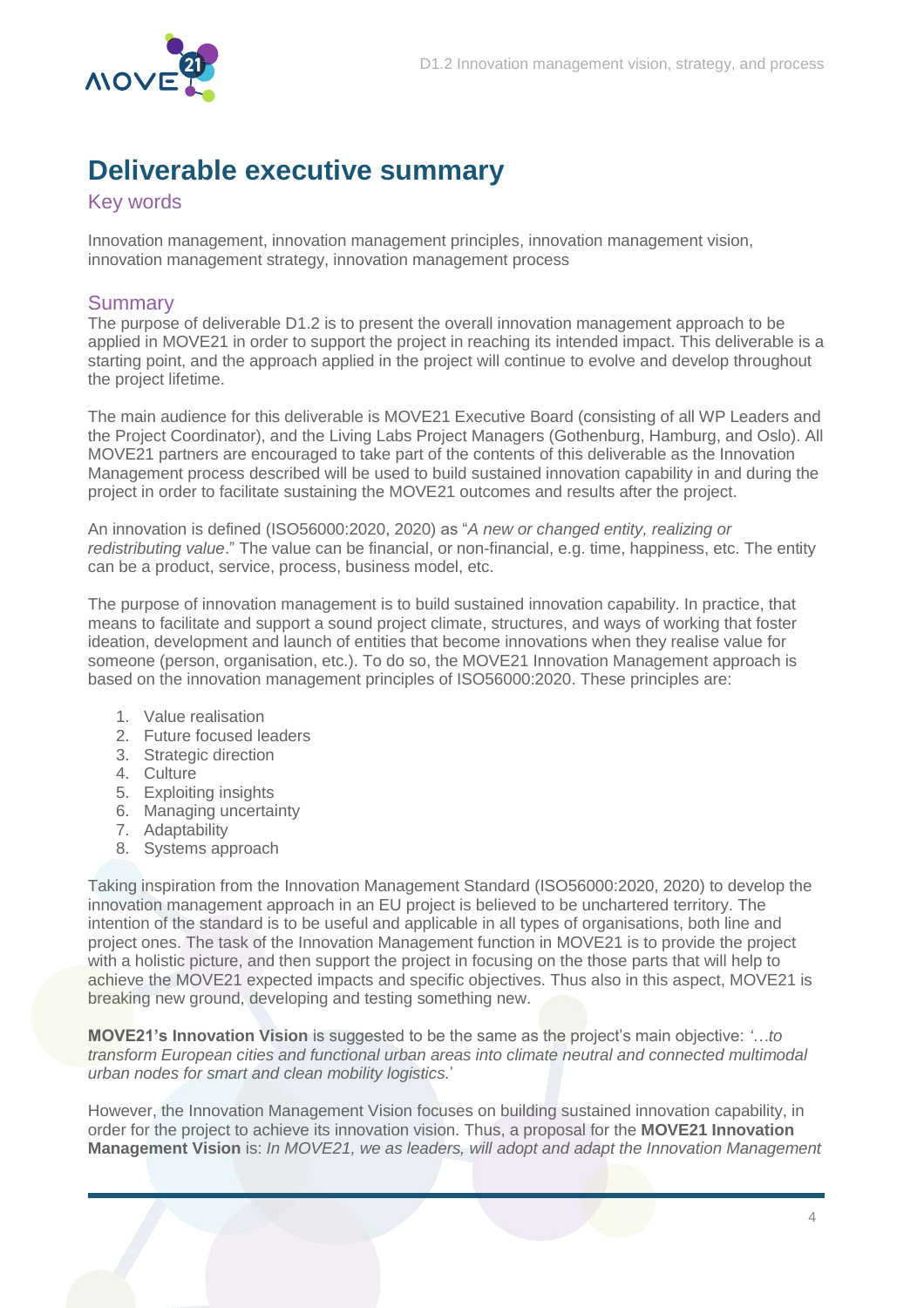

*Principles as needed and in the best way to build sustained innovation capability to achieve the project's main objective and expected impacts.* 

To reach the Innovation Management Vision, the proposed **MOVE21 Innovation Management Strategy** is to develop and improve innovation capability for sustained use after the project end, by regular review of the innovation management principles to support the project as a whole in realising its expected impacts through achievement of the MOVE21 main objective.

- Key actors in carrying out the strategy are WP Leaders, LL Project Managers, and the Project Coordinator, supported by the Innovation Management function (WT1.3).
- Key elements in implementing the strategy are self-assessments, dialogues, workshops, and seminars to share or deep dive into a specific issue, topic, or idea for improvement.

All WP Leaders, LL Project Managers, and the Project Coordinator are expected to fill in the Self-Assessment based on their overall view of the MOVE21 project and take appropriate action. Parts of it will be collected for summary and input to upcoming quarterly activities where identified key areas and improvement actions will be reviewed, discussed, and progress followed up.

The project's Innovation Management Process is proposed to consist of five steps in order to introduce, develop, improve, and sustain innovation capability in the project:

- 1. **May-Oct 2021:** Introduction to innovation capability, innovation management, and the innovation management principles using seminars and workshops.
- 2. **Nov 2021-Nov 2022**: Laying the foundation for our MOVE21 innovation capability using selfassessment, dialogues, workshops, and seminars as means.
- 3. **Dec 2022-Nov 2023**: Develop and improve our MOVE21 innovation capability using selfassessment, dialogues, workshops, and seminars as means.
- 4. **Dec 2023-Nov 2024**: Preparing for sustained innovation capability after MOVE21 using selfassessment, dialogues, workshops, and seminars as means.
	- While each partner is responsible for transfer of MOVE21 project results to their respective line organisation, the proposal is to focus on Living Labs (joint activity with WP6, WP7, and LLs) in order to facilitate sustained innovation capability in LLs after the MOVE21 project ends.
- 5. **Dec 2024-onwards**: Reaping the benefits of our MOVE21 innovation capability through the end and onwards after the project lifetime.
	- Partners are expected to take own responsibility to transfer MOVE21 project results to their respective line organisation.

The MOVE21 Innovation Management Process is based on the quarterly 'Review project innovation progress' activity (D1.1 Project Handbook, 2021). Each activity will be further detailed as the project progresses. An initial expectation is that each quarterly review will be approx. 1.5-2hrs, as a digital or on-line activity, with homework in-between, and an expectation on the Project Coordinator, WP Leaders, and LL Project Managers, to implement activities as needed as a way of working towards the overall goal of innovation management, i.e. to achieve sustained innovation capability that will last after the MOVE21 project has come to an end. However, the process and the proposed quarterly activities will be continuously reviewed to ensure the most value is provided within the allocated resources and budget frame.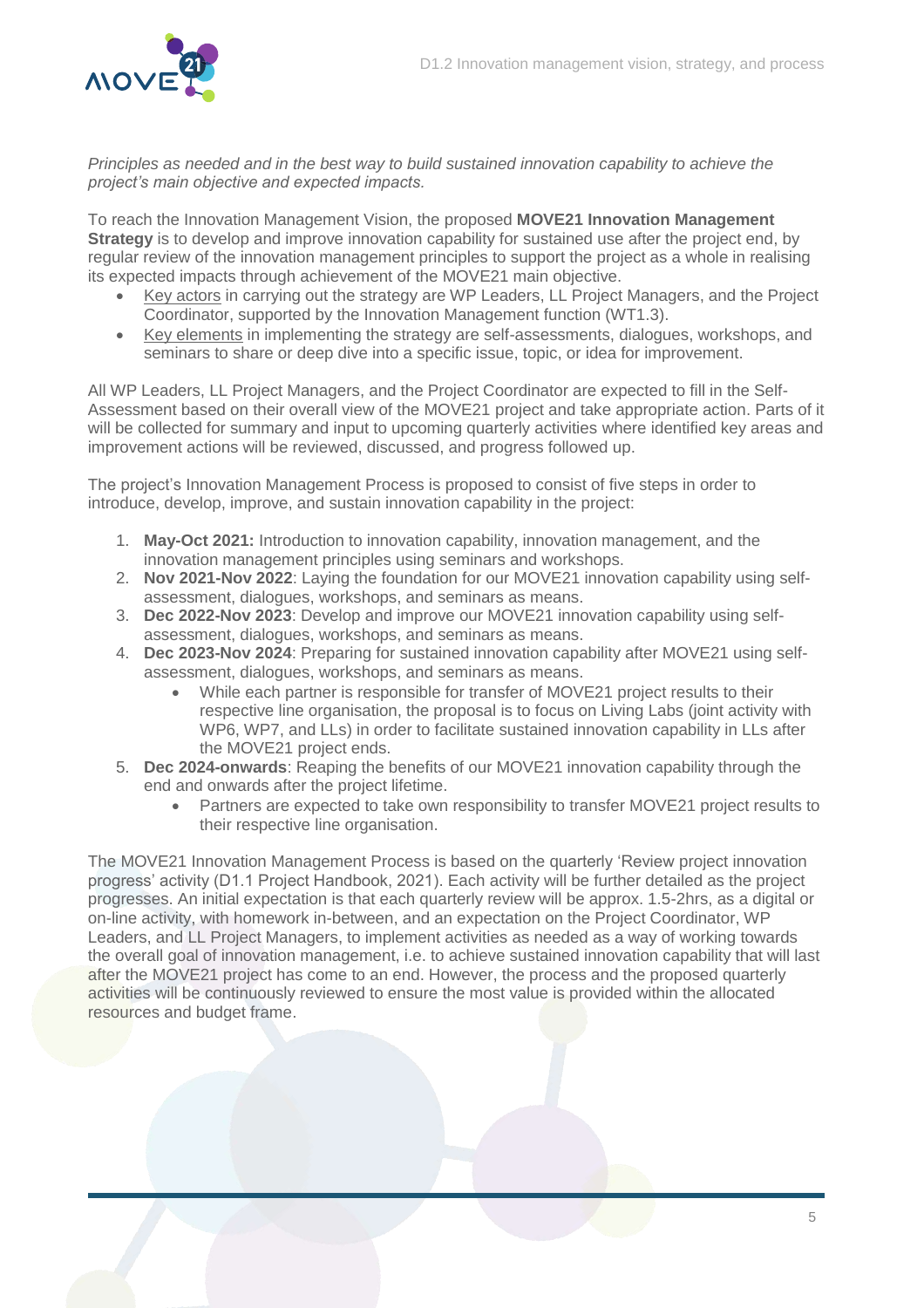

# Table of contents

| 2.1<br>2.2<br>2.3<br>2.4        |  |  |  |  |  |
|---------------------------------|--|--|--|--|--|
| $\mathbf{3}$                    |  |  |  |  |  |
| 3.1<br>3.2<br>3.3               |  |  |  |  |  |
|                                 |  |  |  |  |  |
| $\mathbf{4.1}$<br>4.2           |  |  |  |  |  |
| 5                               |  |  |  |  |  |
| 5.1<br>5.2<br>5.3<br>5.4<br>5.5 |  |  |  |  |  |
| 6                               |  |  |  |  |  |
|                                 |  |  |  |  |  |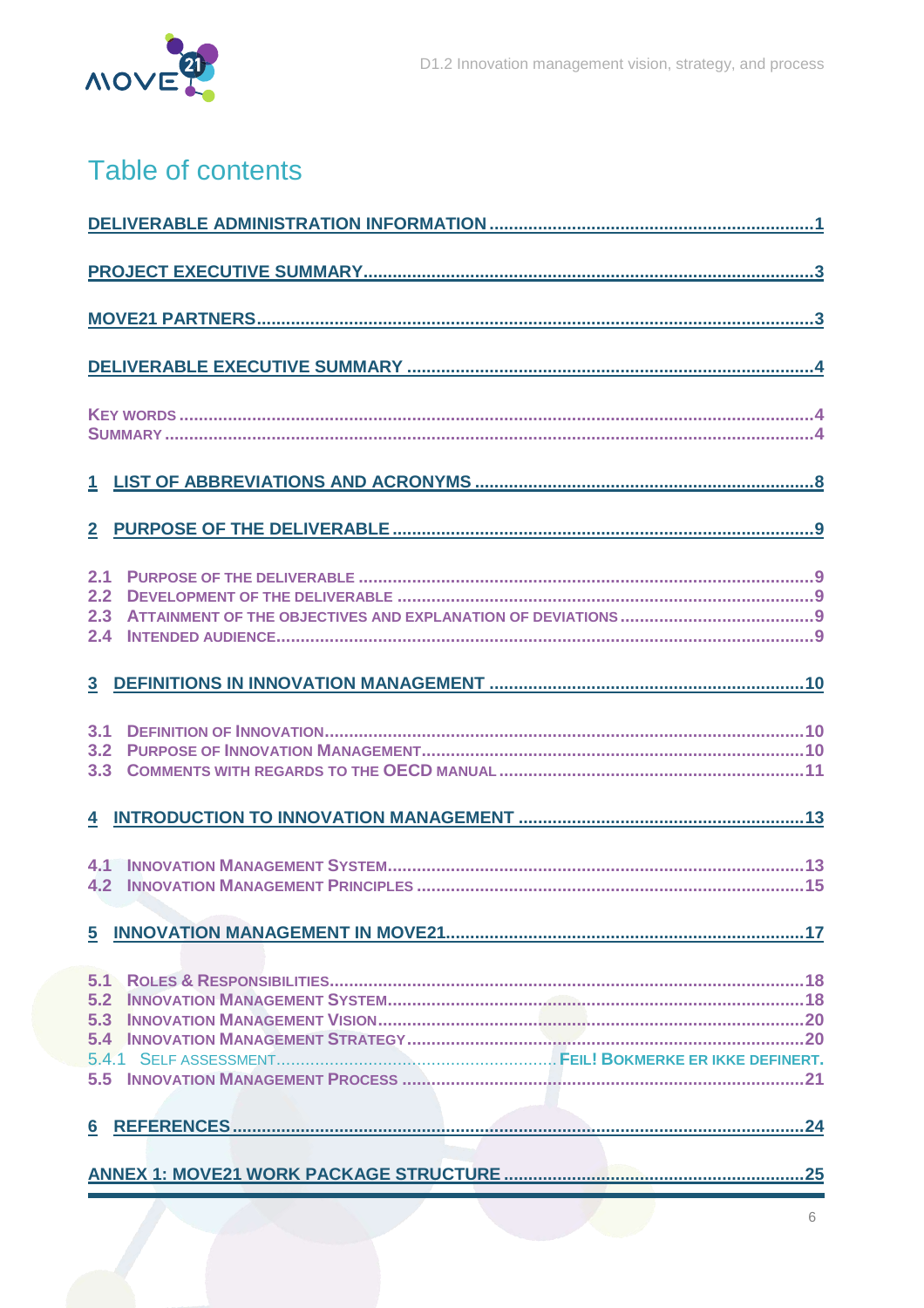

# List of figures

| Figure 1 Examples of closely related terms and the steps that usually precedes an innovation10      |  |
|-----------------------------------------------------------------------------------------------------|--|
| Figure 2. Building sustained innovation capability based on the innovation management standards. 11 |  |
|                                                                                                     |  |
|                                                                                                     |  |
|                                                                                                     |  |
|                                                                                                     |  |
|                                                                                                     |  |

### List of tables

| Table 1. Innovation Management Principles as described in ISO56000:2020 (2020).  16 |  |
|-------------------------------------------------------------------------------------|--|
|                                                                                     |  |

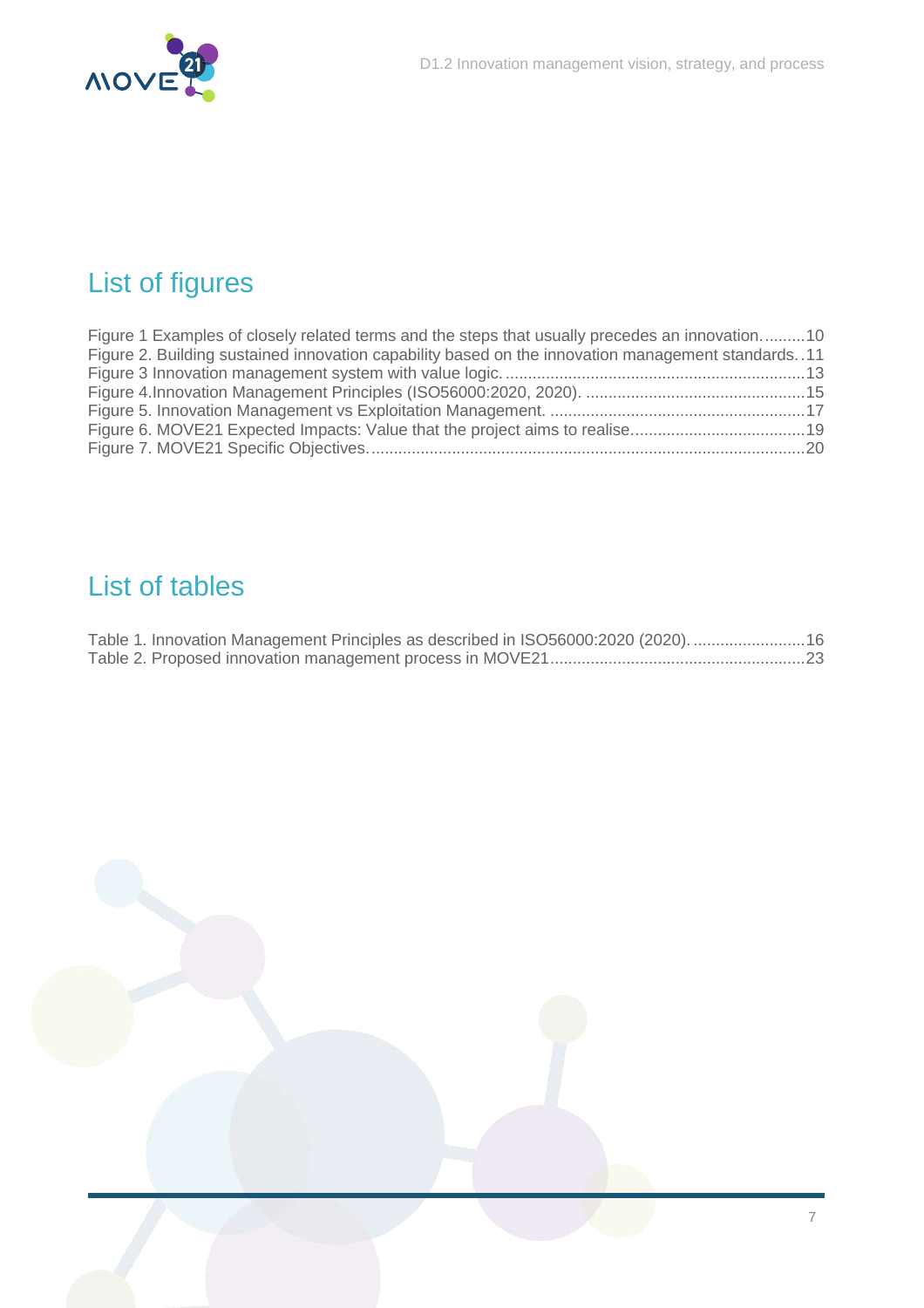

# <span id="page-8-0"></span>**1 List of abbreviations and acronyms**

| <b>Acronym</b> | <b>Meaning</b>                                         |
|----------------|--------------------------------------------------------|
| <b>DoA</b>     | Description of Action, Annex to Grant Agreement        |
| IM.            | <b>Innovation Management</b>                           |
| <b>IMP</b>     | <b>Innovation Management Principles</b>                |
| <b>IMS</b>     | <b>Innovation Management System</b>                    |
| <b>ISO</b>     | International Organization for Standardization         |
| LL             | Living Lab                                             |
| <b>OECD</b>    | Organisation for Economic Co-operation and Development |
| <b>RC</b>      | <b>Replication City</b>                                |
| <b>SA</b>      | Self-Assessment                                        |
| <b>TBD</b>     | To Be Decided                                          |
| <b>WP</b>      | <b>Work Package</b>                                    |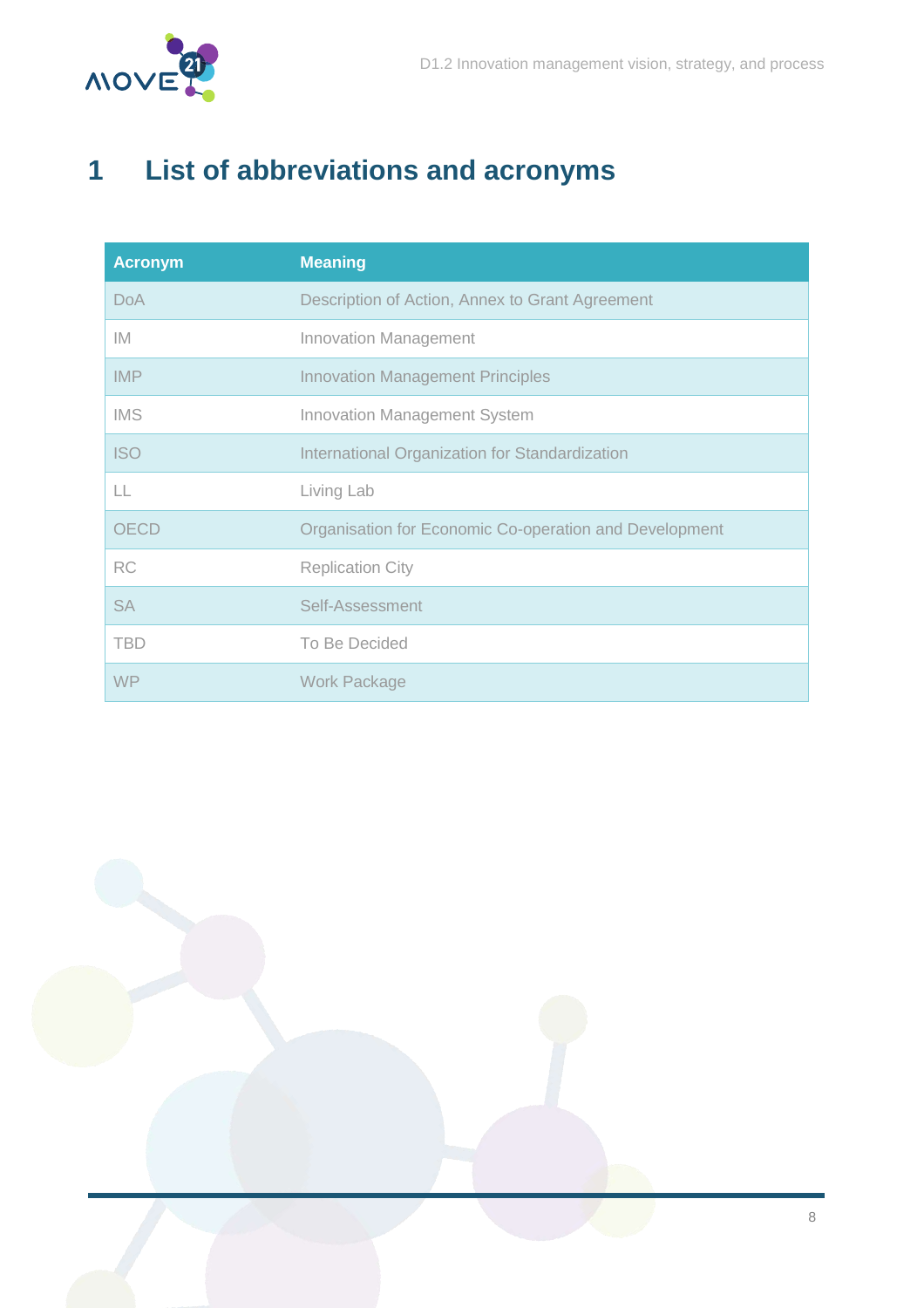

### <span id="page-9-0"></span>**2 Purpose of the deliverable**

### <span id="page-9-1"></span>2.1 Purpose of the deliverable

The purpose of deliverable D1.2 is to present the overall innovation management approach to be applied in MOVE21 in order to support the project in reaching its intended impact. This deliverable is a starting point, and the approach applied in the project will continue to evolve and develop throughout the project lifetime.

### <span id="page-9-2"></span>2.2 Development of the deliverable

While the work to develop the contents of the deliverable has been led by RISE, key aspects have been included or modified based on the seminar, workshop, and discussions held with MOVE21 Executive Board as a group and the Project Coordinator.

### <span id="page-9-3"></span>2.3 Attainment of the objectives and explanation of deviations

The objectives related to this deliverable have been achieved in full and as scheduled.

#### <span id="page-9-4"></span>2.4 Intended audience

This deliverable is public; however, the main audience is MOVE21 Executive Board (consisting of all WP Leaders and the Project Coordinator), and the Living Labs Project Managers (Gothenburg, Hamburg, and Oslo).

All MOVE21 partners are encouraged to take part of the contents of this deliverable as the Innovation Management process described will be used to build sustained innovation capability in and during the project in order to facilitate sustaining the MOVE21 outcomes and results after the project.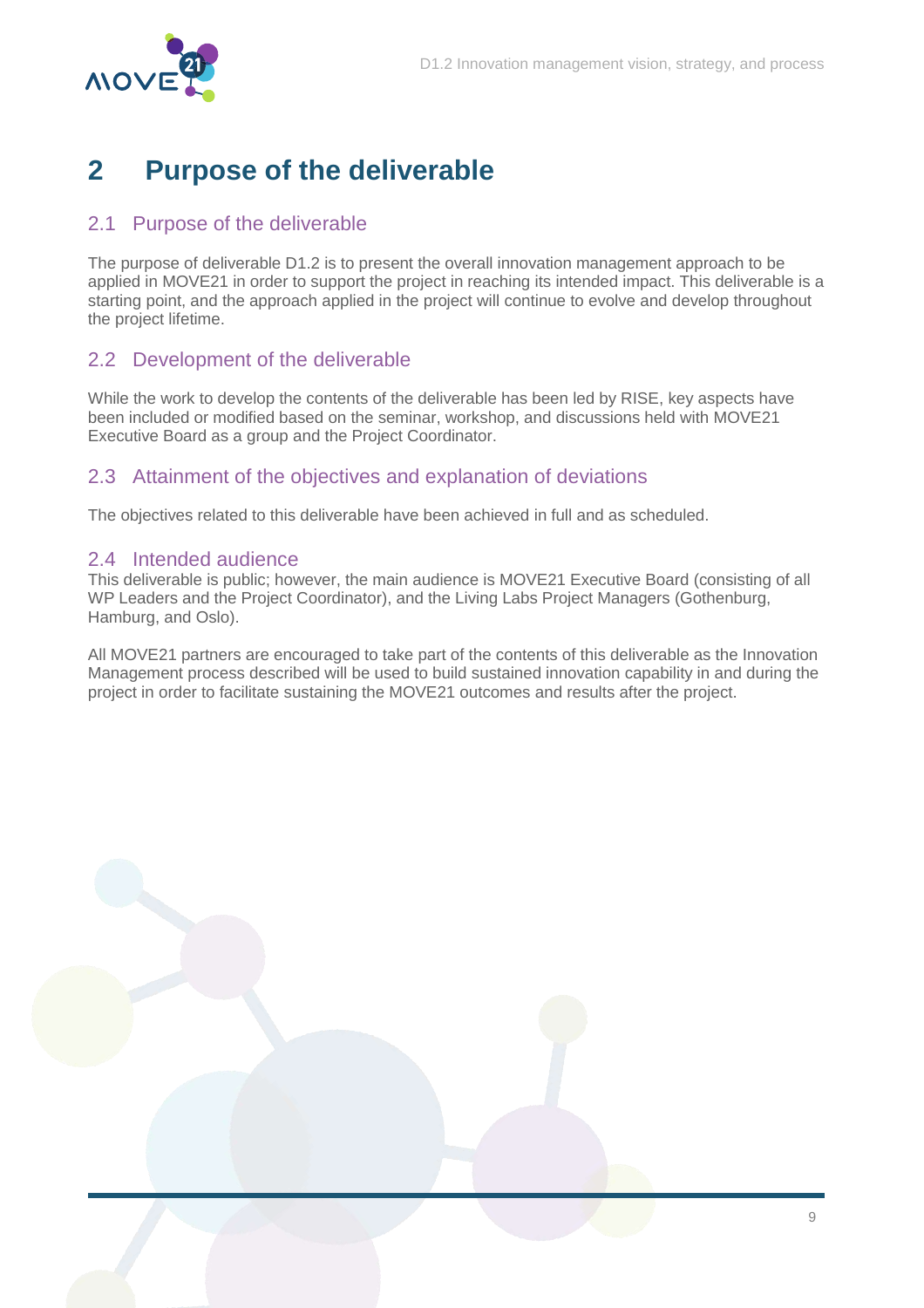

### <span id="page-10-0"></span>**3 Definitions in Innovation Management**

This chapter introduces some definitions related to innovation (ISO56000:2020, 2020) and key differences relevant for MOVE21 innovation management, between the ISO standard and the OECD Oslo manual for innovation.

### <span id="page-10-1"></span>3.1 Definition of Innovation

Definition of [an] **INNOVATION** (ISO56000:2020, 2020): "*A new or changed entity, realizing or redistributing value*." As such, it can be:

- *"Something new, changed, or different that realises value. Please note: (1) Novelty and value are relative and determined by the perception of the organization and relevant interested parties; (2) Innovation is an outcome."*
- *"Financial and/or non-financial value"*
- *"Product, service, process, method, business model, organisational structure, etc*."



**Time** 

<span id="page-10-3"></span>*Figure 1 Examples of closely related terms and the steps that usually precedes an innovation (Ohnell and Lagerholm, 2021).*

Based on the terms included in [Figure 1](#page-10-3) above:

- An INNOVATION makes life/work/etc. better for someone, realising value when being used, e.g. saving time, cost, frustration for, or bringing happiness to, its user compared to when not using it. This means that the one who decides whether something is an innovation or not is the user, NOT the producer. Think of it as *'innovation is in the eye of the beholder'*.
- An INSIGHT is a conscious awareness that something could be done differently, e.g. a need that is not fulfilled, or a process or procedure that is often misunderstood or unnecessarily time-consuming to use.
- An IDEA is an embryo to do things differently, to improve a process, a solution, etc.
- After development, testing, and verification the idea may be turned into an INVENTION. This is something that has been confirmed to 'work' in the way intended. Some inventions can be protected by IPR such as a patent. However, an invention does not say anything about the value it brings to its user.

#### <span id="page-10-2"></span>3.2 Purpose of Innovation Management

**Innovation management** is a way to increase an organisation's 'luck', meaning that it is a way to work systematically in order create the right conditions to plant seeds, nurture them into small plans so that some of them may blossom as large plants, see [Figure 1](#page-10-3) above. Some might call this 'luck' but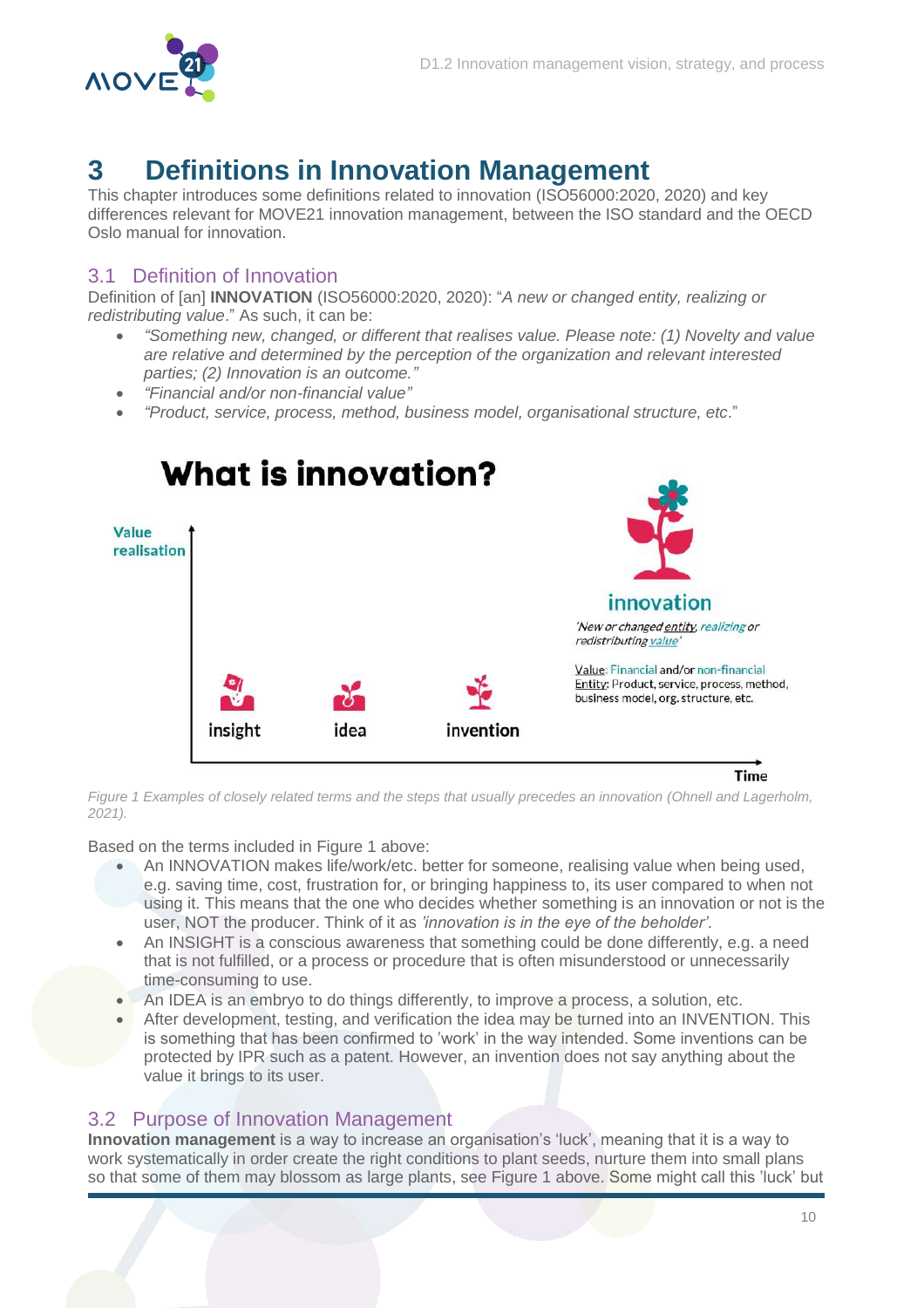

there's much more to it than that – it requires a lot of hard work. As Ingemar Stenmark said 'Luck is a strange thing, the more I train, the luckier I get'.

Thus, the purpose of innovation management is to build a sustained innovation capability<sup>1</sup>, see Figure [2](#page-11-1) below. In practice, that means to facilitate and support a sound project climate, structures, and ways of working that foster ideation, development, and launch of entities that become innovations when they realise value for someone (person, organisation, etc.).

### **Target: Sustainable Innovation Capability**



<span id="page-11-1"></span>*Figure 2. Building sustained innovation capability based on the innovation management standards (Lagerholm, 2015)*

Using ISO56000:2020 (2020) and ISO56002:2020 (2020) as a base is a way to secure that no important aspects are overlooked, making a conscious decision about what to include, and what not to include, based on what is relevant to the organisation or project, its operating context, etc.

As a foundation for innovation capability, are the Innovation Management System elements and the eight Innovation Management Principles, see Chapter [4.](#page-13-0)

#### <span id="page-11-0"></span>3.3 Comments with regards to the OECD manual

 $\overline{a}$ 

In developing ISO56000:2020 (2020), the ISO work group had regular contact with a number of other organisations, including OECD. Our (WT1.3 Innovation Management function) understanding is that the OECD manual and the ISO5600x families are rather similar at this point. However, some important differences related to innovation management, with impact on IM in MOVE21, are:

 The OECD definition of an innovation differs from that of ISO56000:2020 (2020) insomuch that the former defines an innovation as something that has been made available, regardless of whether it is used or not, or whether it provides any value to its user or not. Whereas the latter emphasises that it does not become an innovation unless it realises value for someone.

 $1$  One interpretation is that capability is something that is incorporated into the DNA, e.g. the project's DNA, through development of our fellow-workers' innovation capability. In theory, that may imply that 'more innovation work' could be done with less resources, i.e. without increasing the capacity in terms of available resources such as person hours, fellow-workers, etc.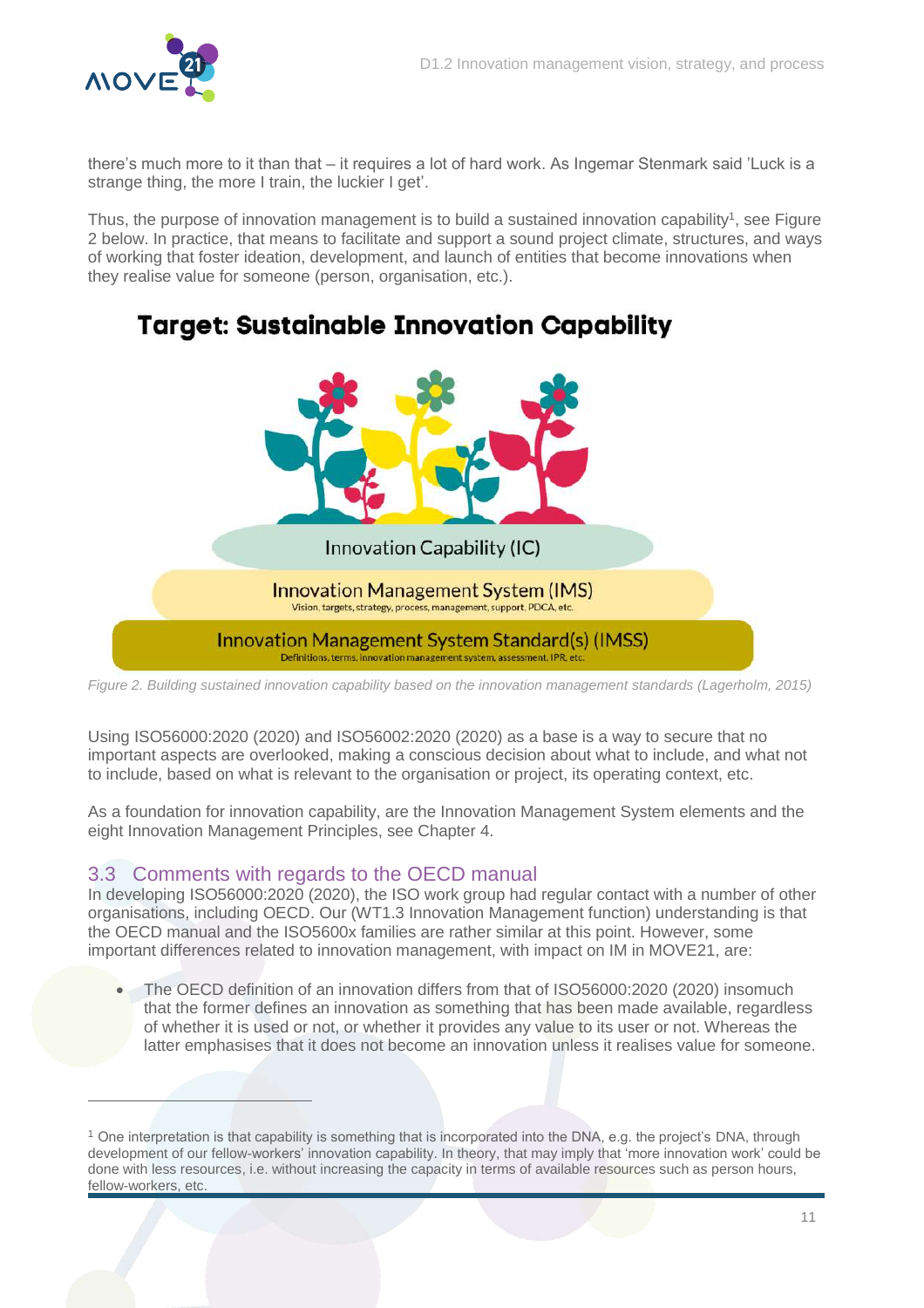

• The OECD manual focuses more on the innovation capability of countries, and statistical measurement, rather than how to build sustained innovation capability in organisations.

Given the high ambitions and impacts strived for in MOVE21, our innovation management will be based on ISO56000:2020 (2020) and ISO56002:2019 (2019), to make sure we keep the value that the project aims to realise through its impacts, as a guiding star.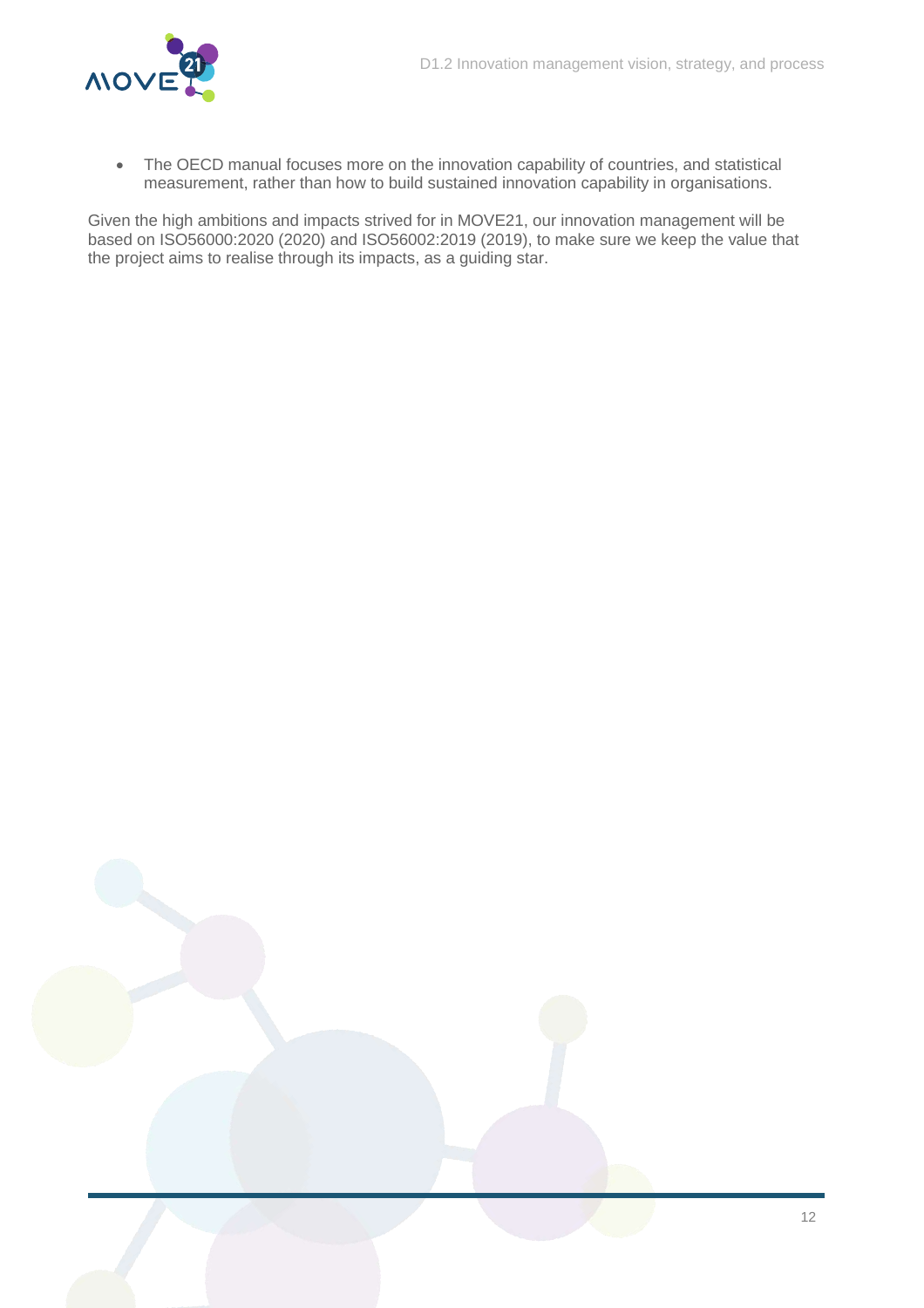

### <span id="page-13-0"></span>**4 Introduction to Innovation Management**

As the rate of change is ever increasing and accelerating at an even faster pace, more and more organisations find it difficult to keep up, realising they need to increase their own pace in development and find new ways to realise value for their customers, co-workers, and stakeholders such as users, the general public, public and private organisations, shareholders, taxpayers, etc. in order to be relevant in the society today and tomorrow.

To accommodate that need, ISO started an initiative to develop a standard for innovation management. During the past 10-15 years, practitioners, experts, policy makers, and academics have joined forces to make a guiding standard that can be used as a reference for anyone looking to improve their organisation's innovation capability.

Benefits in using a standard include: (1) Common language and terminology, (2) Establishment of a credible framework, (3) Raising the importance of innovation management activities in the organisation.

This chapter introduces the innovation management system (ISO56002:2019, 2019) and the Innovation Management Principles (ISO56000:2020, 2020).

#### <span id="page-13-1"></span>4.1 Innovation Management System

The ISO56002:2019 (2019) is a standard for guidance, not for audit. It has been designed to be useful for any organisation, large or small, line or project organisation, regardless of its products or services. and regardless of its sector of activity. Like other management systems it is possible to select the parts that are relevant for the organisation at hand and disregard the ones that are not.



<span id="page-13-2"></span>*Figure 3 Innovation management system with value logic. Adapted from ISO56002:2019 (2019).*

To support the organisation (be it a project or a line organisation) in developing its innovation capability, ISO56002:2019 suggests applying a systems approach, reflecting upon the relevancy of and need for the different elements in an innovation management system, shown in [Figure 3](#page-13-2) above.

The starting point for such reflection is the **VALUE**:

What is the VALUE that the organisation / project strives to realise?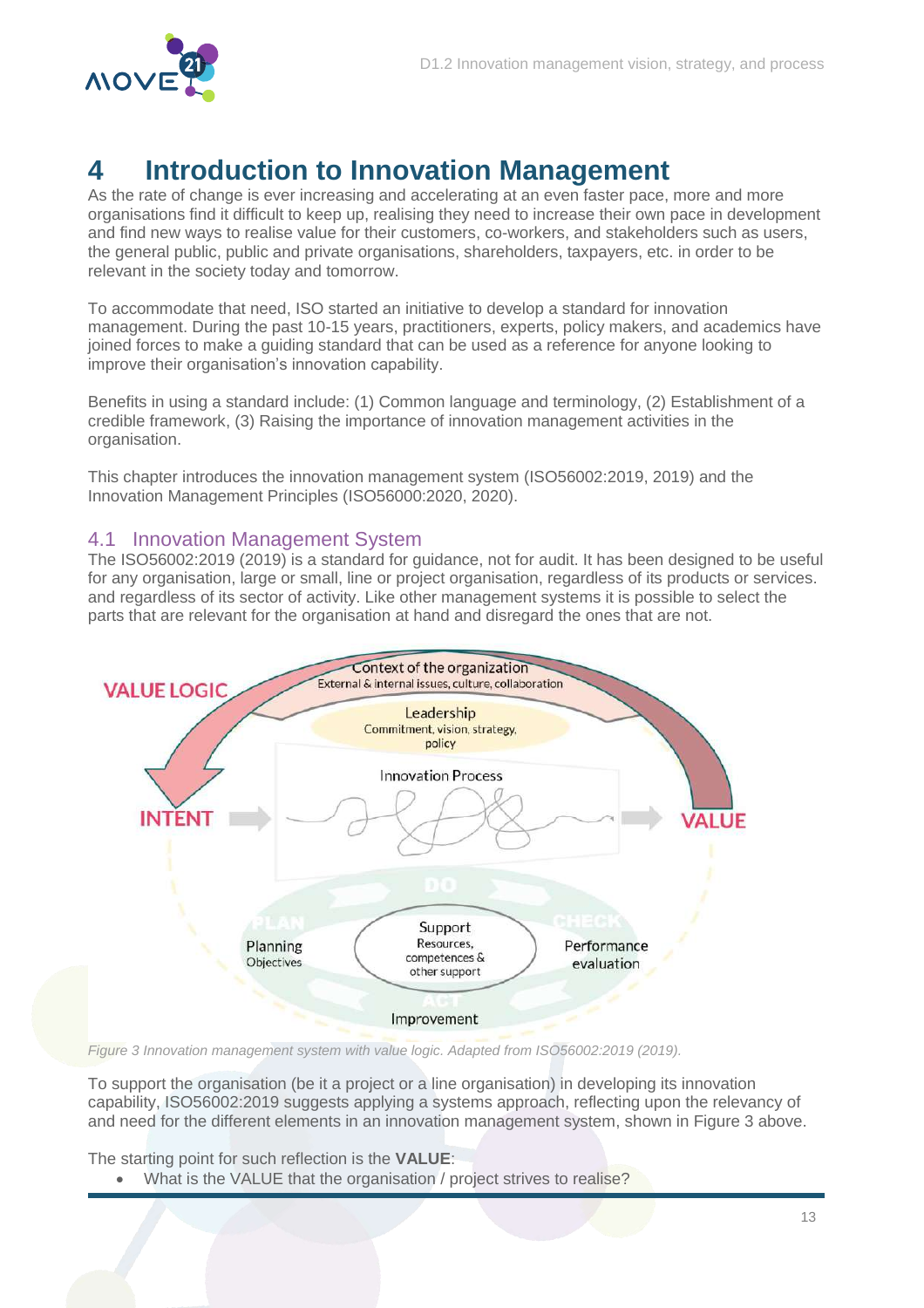

- $\circ$  E.g. in what way will the world / society / people / customers / users / shareholders / stakeholders be better off?
- o What needs are fulfilled, leading to value in terms of e.g. higher income, reduced costs, better health, shorter time, less waste, etc.
- And for whom is the organisation / project striving to realise that value?

Based on the answer to that question, the next question to reflect upon is **INTENT**:

- Given the VALUE strived for, what is the INTENT of the organisation / project?
	- o Why does it exist? What is its purpose?

The **Context of the organisation / project** has a direct impact on the VALUE it strives for, and thus also on the organisation's INTENT:

- What is the external environment of the organisation / project? Who are its stakeholders? What is the industry or market? What is the geographical scope? Is the organisation acting in the public or private domain? What is the speed or resistance to change? What trends are likely to have an impact?
- What is the internal environment within the organisation / project like?
	- $\circ$  Is it a public or private organisation(s), academic institution(s) or municipality/-ies?
	- o What are its core competencies?
	- $\circ$  How does the organisation / project get things done, e.g. internal practices and processes?
	- o What does the organisation / project look like? How is it set up?
	- $\circ$  What is the organisation's / project's culture and internal climate like, e.g. values and attitudes stressing the importance of respect, openness, and trust?
	- o What is the organisation's / project's view on internal and external collaboration? How does it support such collaboration, if desired?
	- o How does the organisation / project view diversity in terms of experiences, competencies and formal training, and diversity in perspectives? If desired, how is such diversity promoted?

Similarly, the organisation's / project's **Leadership** strongly influences the VALUE strived for, and thus also its INTENT. The Leadership's key responsibilities include the organisation's / project's vision, ambition, and strategic direction. To support a sustainable innovation management system, top management should demonstrate leadership and commitment by e.g. (ISO56002:2019, 2019):

- *"Being accountable for the effectiveness and efficiency of the organisation [or project] and its management systems."*
- *"Ensuring that the organisation [or project] has an innovation vision, strategy, and objectives that are consistent with the context of the organisation and its strategic direction."*
- *"Supporting leaders at all levels and other relevant management roles to demonstrate their leadership and commitment to develop their leadership regarding innovation."*

To realise the VALUE, based on the INTENT that the organisation has set for itself, the **Innovation Process**, at the core of the system, defines how the organisation / project builds insights, identifies opportunities, creates and validates concepts, and develops and deploys solutions (or services, methods, policies, etc.).

- The process is closely related to the internal environment, described above as part of 'Context of the organisation / project'.
- Experience shows that spending time on the early steps, building insights and identifying opportunities is key in developing and eventually launching something that may become an innovation when someone perceives value in using it.
- In hindsight, asking many questions, studying the need or issue at hand through multiple lenses, testing the insights or ideas early on with many and varying stakeholders (fail fast and cheap) are strategies that have proven beneficial in developing what became true innovations.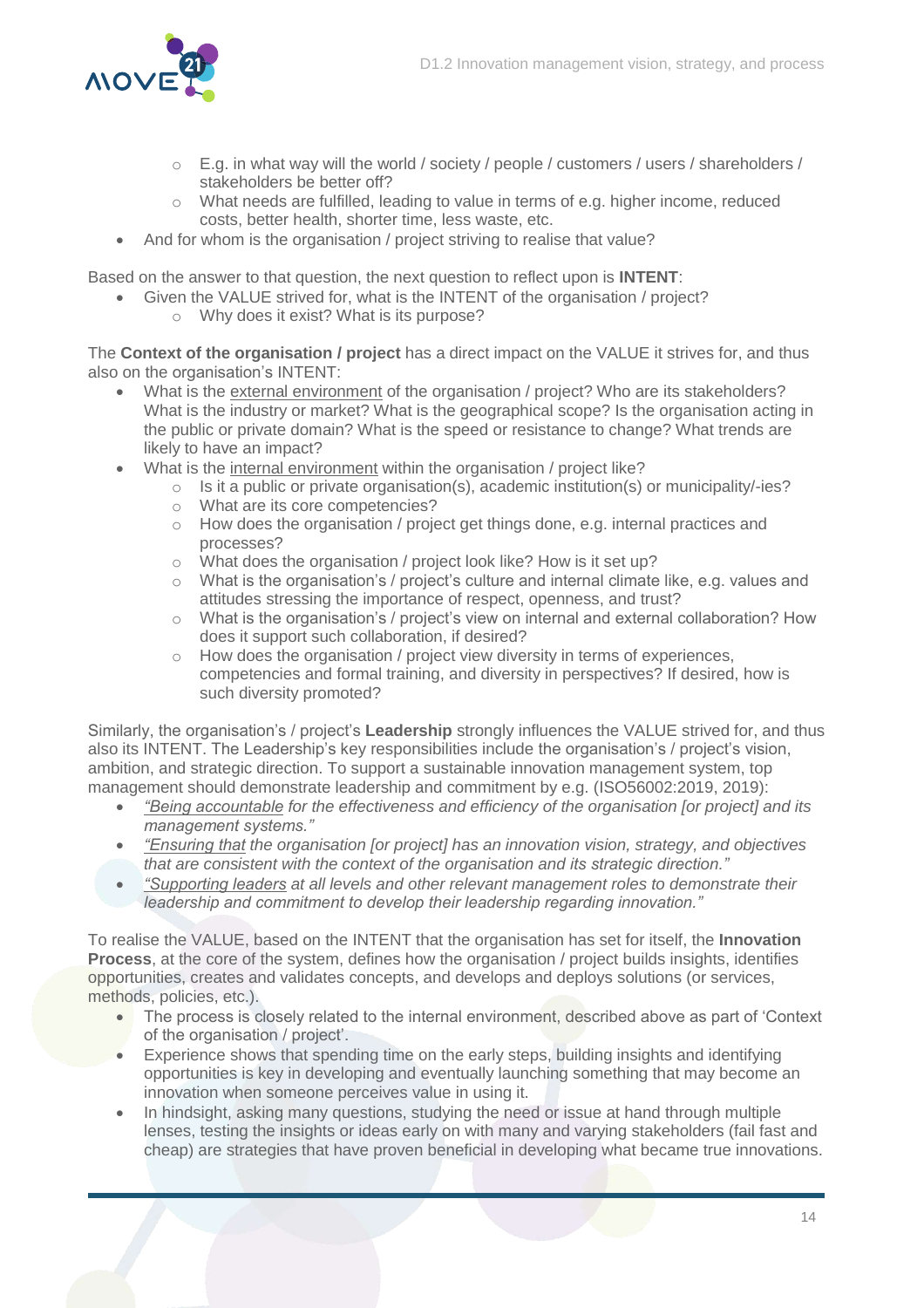

To be able to carry out the innovation process, the organisation / project needs to consider how it will **Support** all its activities relating to the innovation management system. This includes resources in terms of personnel and budget, the capabilities of internal support, what should be contracted or outsourced, internal and external collaboration, and long-term build-up of innovation capability.

And lastly, **Operations** (innovation management process) is based on Plan-Do-Check-Act to continuously review and improve the organisation with respect to its innovation activities. Measuring innovation is tricky and needs to be done with great care. That said, commonly used measurements often fall into one of the following categories according to ISO56002:2019 (2019):

- *"Input-related indicators, e.g. number of ideas, number of innovation initiatives, value creation potential of ideas, new sources of knowledge, new insights, resources, and competence."*
- *"Throughput-related indicators, e.g. speed of experimentation, learning and development, managers or users involved or trained, engagement level."*
- **.** "Output-related indicators, e.g. number or ratio of ideas implemented, ease of use, speed of *adoption by users, user satisfaction, intellectual property."*

#### <span id="page-15-0"></span>4.2 Innovation Management Principles

As a basis for building sustained innovation capability, ISO56000:2020 (2020) identifies eight Innovation Management Principles (IMP), see [Figure 4](#page-15-1) below.

# **Innovation Management Principles**



<span id="page-15-1"></span>*Figure 4.Innovation Management Principles (ISO56000:2020, 2020).*

Each principle is described in ISO56000:2020 (2020) as written in [Table 1](#page-16-0) below.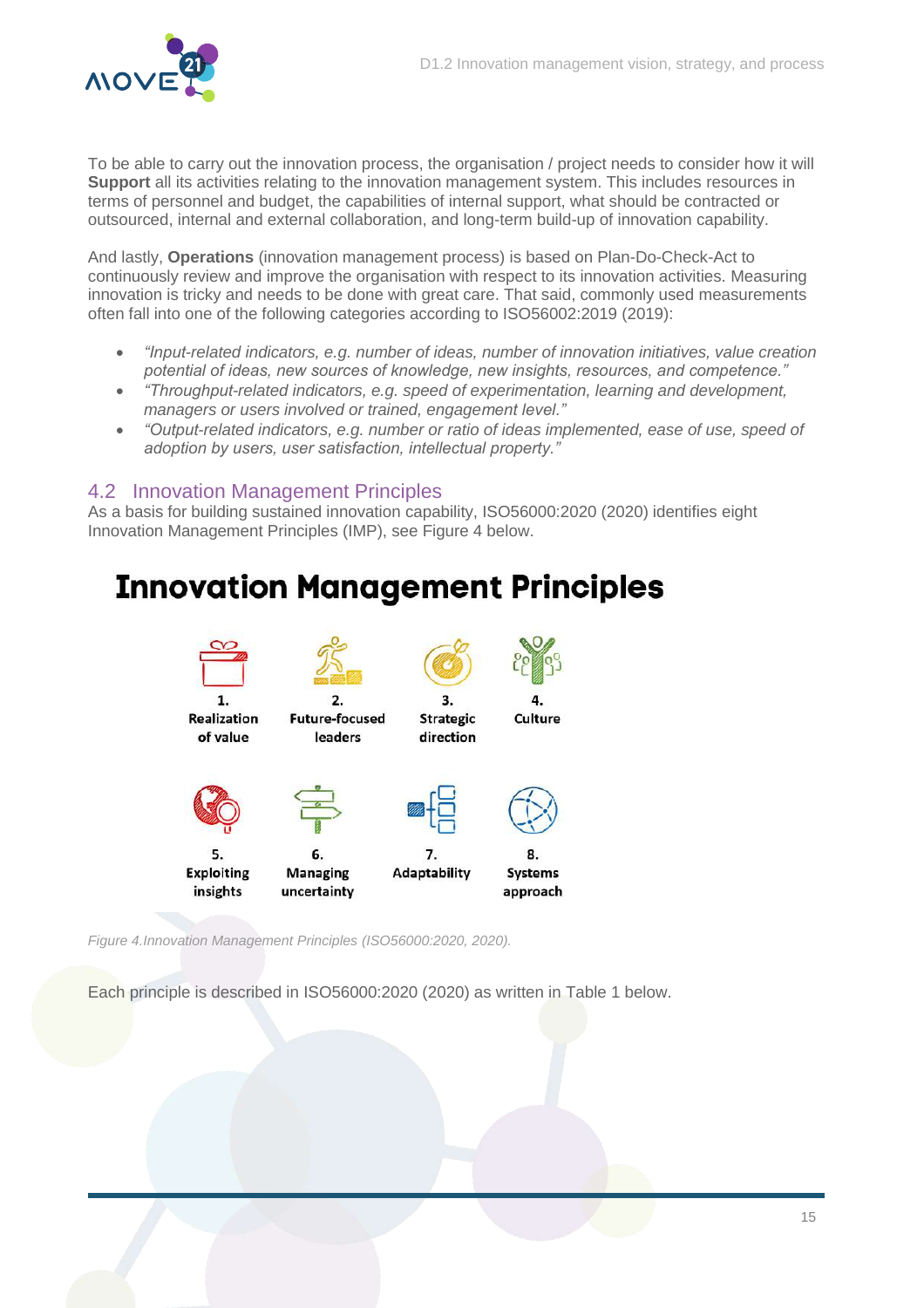

.

<span id="page-16-0"></span>*Table 1. Innovation Management Principles as described in ISO56000:2020 (2020).*

| Icon | <b>Name</b>                                   | <b>Description</b>                                                                                                                                                                               |  |  |  |
|------|-----------------------------------------------|--------------------------------------------------------------------------------------------------------------------------------------------------------------------------------------------------|--|--|--|
|      | 1.<br><b>Realization</b><br>of value          | Value, financial or non-financial, is realized from the<br>deployment, adoption, and impact of new or changed<br>solutions for interested parties.                                               |  |  |  |
|      | 2.<br><b>Future-focused</b><br><b>leaders</b> | Leaders at all levels, driven by curiosity and courage,<br>challenge the status quo by building an inspiring<br>vision and purpose and by continuously engaging<br>people to achieve those aims. |  |  |  |
|      | 3.<br><b>Strategic</b><br>direction           | The direction for innovation activities is based on<br>aligned and shared objectives and a relevant<br>ambition level, supported by the necessary people<br>and other resources.                 |  |  |  |
|      | 4.<br><b>Culture</b>                          | Shared values, beliefs and behaviors, supporting<br>openness to change, risk taking, and collaboration<br>enable the coexistence of creativity and effective<br>execution.                       |  |  |  |
|      | 5.<br><b>Exploiting</b><br>insights           | A diverse range of internal and external sources are<br>used to systematically build insightful knowledge, to<br>exploit stated and unstated needs.                                              |  |  |  |
|      | 6.<br><b>Managing</b><br>uncertainty          | Uncertainties and risks are evaluated, leveraged and<br>then managed, by learning from systematic<br>experimentation and iterative processes, within a<br>portfolio of opportunities.            |  |  |  |
|      | 7.<br><b>Adaptability</b>                     | Changes in the context of the organization are<br>adressed by timely adaption of structures,<br>processes, competences and value realization<br>models to maximize innovation capabilities.      |  |  |  |
|      | 8.<br><b>Systems</b><br>approach              | Innovation management is based on a systematic<br>approach with interrelated and interacting elements<br>and regular performance evaluation and<br>improvements of the system.                   |  |  |  |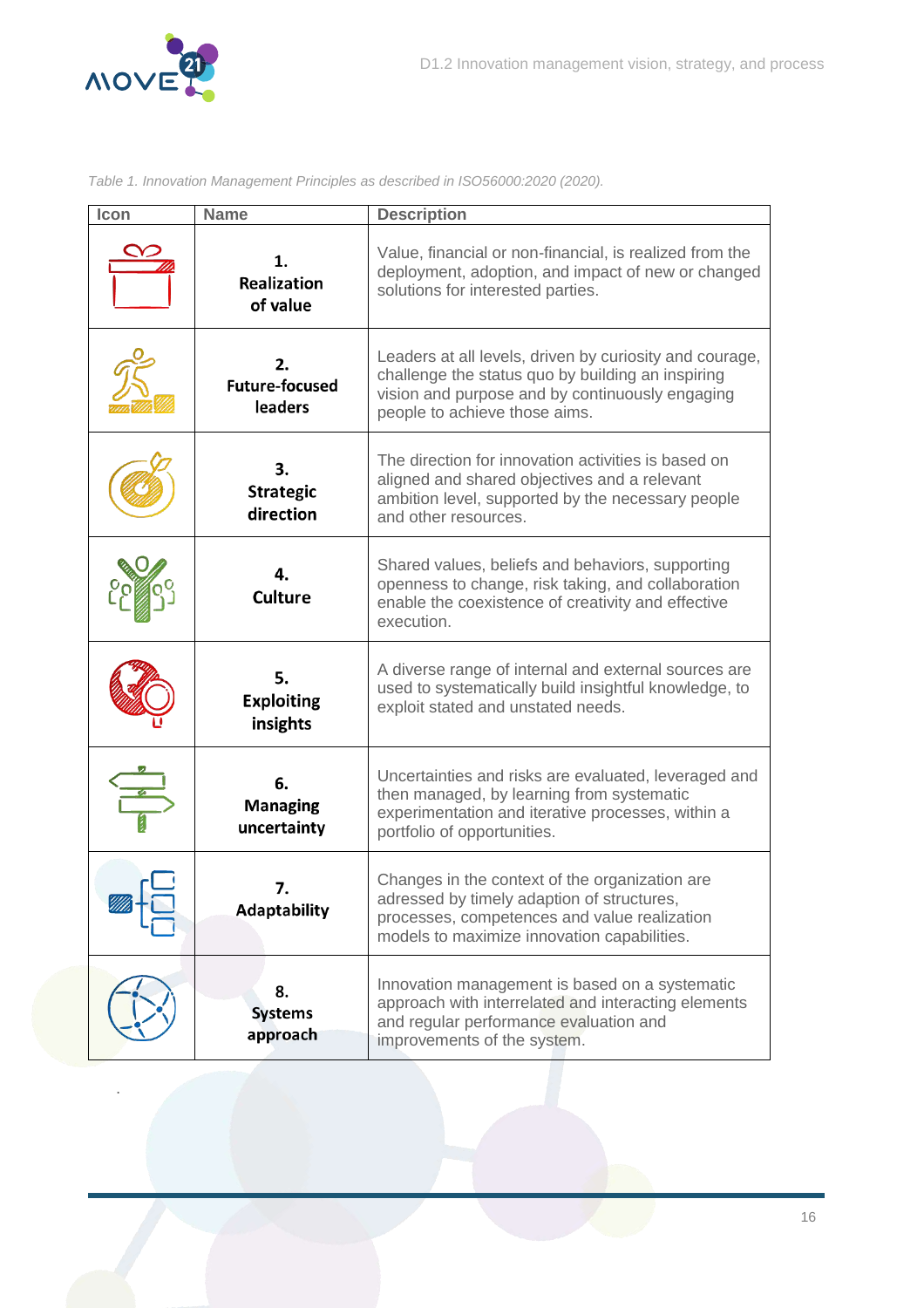

### <span id="page-17-0"></span>**5 Innovation management in MOVE21**

The purpose of innovation management in MOVE21 is to increase the project's 'luck factor'. It's about building a sustained innovation capability during the project in order to generate as much value as possible (impact) so the innovations launched, and the capability that the project participants have gained will live on after the project end.

Taking inspiration from the Innovation Management Standard (ISO56000:2020, 2020 and ISO56002:2019, 2019) to develop the innovation management approach in an EU project is believed to be unchartered territory. To our knowledge no one has applied the standard in a project organisation before in the way we aim to do here, at least there appear to very little to none written about this. That said, the intention of the standard is to be useful and applicable in all types of organisations, both line and project.

The task of the Innovation Management function in MOVE21 is to provide the project with a holistic picture, and then support the project in focusing on the those parts that will help to achieve the MOVE21 expected impacts and specific objectives. As always when being the forerunner, the perks can be extra attention and interest from others, which can translate into extra help from outside the project. The downside can be that we do not know what route will be 'fastest or best', instead we will test and try, learning from our mistakes along the way. Thus also in this aspect, MOVE21 is breaking new ground, developing and testing something new. This will also contribute to further knowledge development regarding managing innovation to address complex societal challanges.

The intention in doing so is to establish a common understanding of what increases a project's 'luck factor', to facilitate our MOVE21 dialogues and collaboration by having a common language / terminology, and to raise the importance of innovation management activities. As MOVE21 produces output, results that may or may not be innovations according to the definition in the previous chapter, these results become the focus of WP9, rather than WP1, as shown in [Figure 5. Innovation](#page-17-1)  [Management vs Exploitation Management](#page-17-1) (Ohnell, 2021)[.Figure 5](#page-17-1) below.

### Innovation Management vs. Exploitation Management



#### Innovation management (WT1.3):

- Systematic way to increase 'the luck factor'
- How to work and act during the project to generate as many innovations as possible.
- Mainly involving WP leaders

#### **Exploitation management (WP9):**

- Maximize 'the bang for the buck':
- Creating the best possible foundation for the project's innovations to be used in the world after the project.
- Involving all partners

<span id="page-17-1"></span>*Figure 5. Innovation Management vs Exploitation Management (Ohnell, 2021).*

This chapter outlines (1) the roles and responsibilities of the Project Coordinator, the WP Leaders, the LL Project Managers, and the Innovation Management function (WT1.3), (2) observations and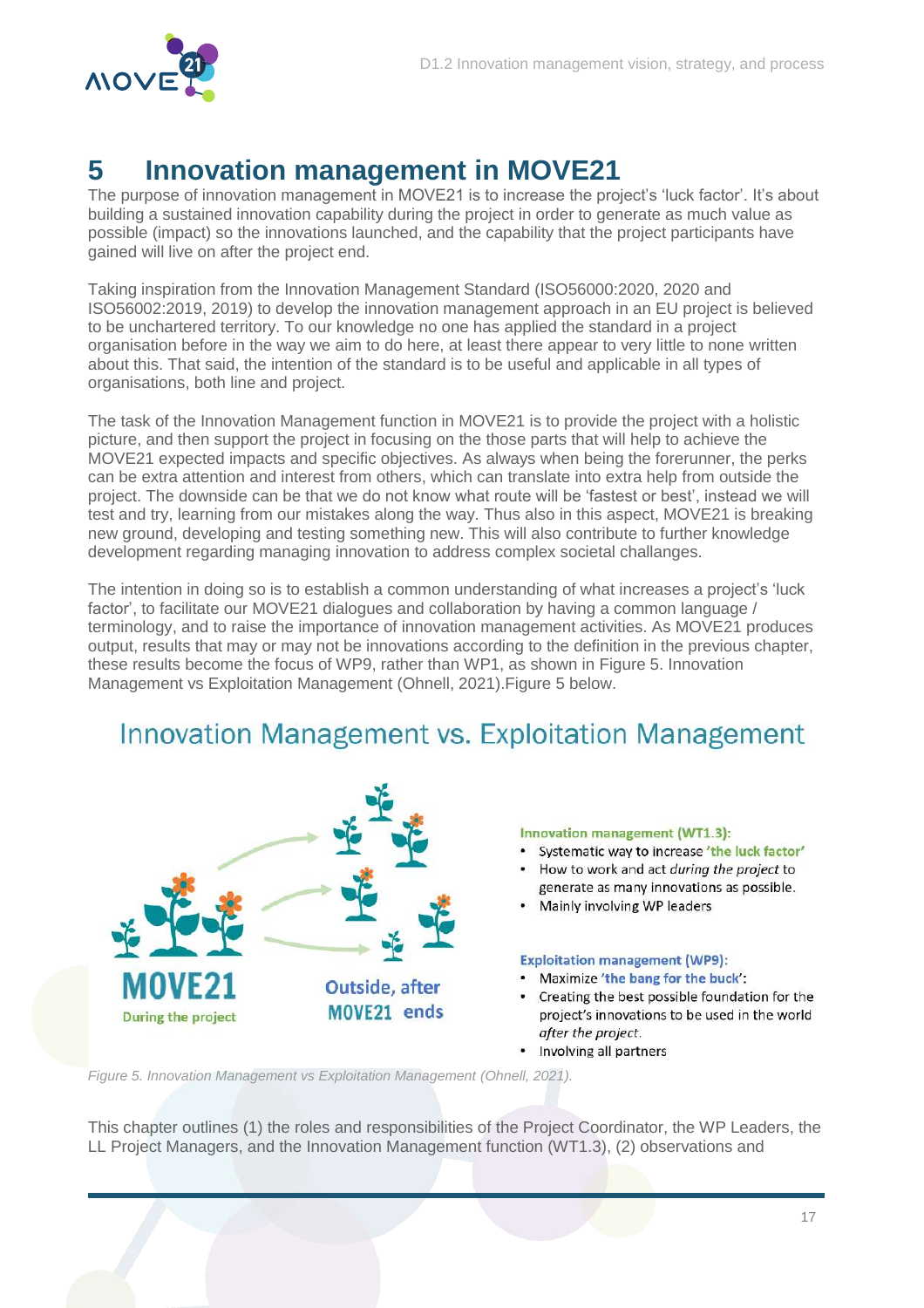

reflections with regards to a systematic approach to innovation management in MOVE21, (3) a proposal for the Innovation Management Vision, Strategy and Process.

### <span id="page-18-0"></span>5.1 Roles & Responsibilities

The role of **Innovation Management Function** (WT1.3) is to *guide, facilitate, and provide an Innovation Management process* to support the Project Coordinator, WP Leaders, and LL Project Managers, in order to increase the possibilities to accomplish the innovations that are needed in order to deliver the value and impact expected from their Work Packages and Living Labs.

The role of the **Project Coordinator, WP Leaders, and LL Project Managers** is to *use and adopt the principles in a way that gives them the most value to support them in their role as leaders of the project (Project Coordinator and Work Packages (WP) Leaders) and as coordinators of activities in Living Labs and associated Task Forces (LL Project Managers)* in order to contribute to the overall MOVE21 objective (INTENT) and achieveing the MOVE21 impacts (VALUE). To do so, these functions (Project Coordinator, WP Leaders, and LL Project Managers) are expected to *participate in and actively contribute to the IM process* through filling in the Self-Assessment and sharing good examples, challenges, etc. in the quarterly IM activities. **RC Project Managers** will be invited and involved as relevant and feasible.

**Together as the Executive Board** (MOVE21 D1.1 Project Handbook, 2021)**, and LL Project Managers***,* we strive for a *common view on strategic direction, value realisation, and a way of working that encourages innovation culture and climate* and a systematic way to explore and develop ideas and results that may eventually become innovations. Furthermore, *we are all responsible to use the principles to support* in sustaining these innovations, the LLs, and other project results after the MOVE21 project life span.

**Each Partner** is responsible for *transfer of project results to its own line organisation*. As part of WP9, some support will be given as set out in MOVE21 DoA, Part A (2021), that said, the responsibility for transfer and exploitation of project results still lies with each partner individually.

#### <span id="page-18-1"></span>5.2 Innovation Management System

A systematic approach to innovation management facilitates and supports build-up of sustained innovation capability by ensuring relevant elements are not excluded. Applying a system's perspective, based on ISO56002:2019 (2019, see [Figure 3](#page-13-2) in Chapter [3\)](#page-10-0) and the MOVE21 Work package structure (see Annex 1) suggests the following innovation management system in MOVE21:

- **VALUE**: The value that the project strives to realise or achieve are found in the projects Expected Impacts, see [Figure 6](#page-19-0) below. Examples<sup>2</sup> include:
	- o Improved living conditions every day, e.g. less time spent on/in mobility, better air quality, citizens' health, public spaces, fewer accidents, in cities due to (1) reduced congestion and related emissions, (2) improved access to mobility services, (3)
	- o Shorter time to market for green technologies and concepts due to improved capacity, skills, and processes in cities, as well as new knowledge on new forms of governance and collaboration.
	- o Reduced need for energy that saves the environment, or can be spent on more urgent needs due to reduced energy consumption to move people and goods in cities in due to improved connectivity and multimodality allowing for higher fill rates/utilisation rates of vehicles.
	- o More empowerment of citizens in cities by including them in a more relevant way, eg. Earlier and/or more, in the co-creation process to develop new city mobility solutions.
- **INTENT:** The main objective [implicitly the MOVE21 Innovation Vision] of the MOVE21 project is to transform European cities and functional urban areas into climate neutral and connected

<sup>2</sup> From MOVE21 EB workshop on project value Aug 25, 2021

 $\overline{a}$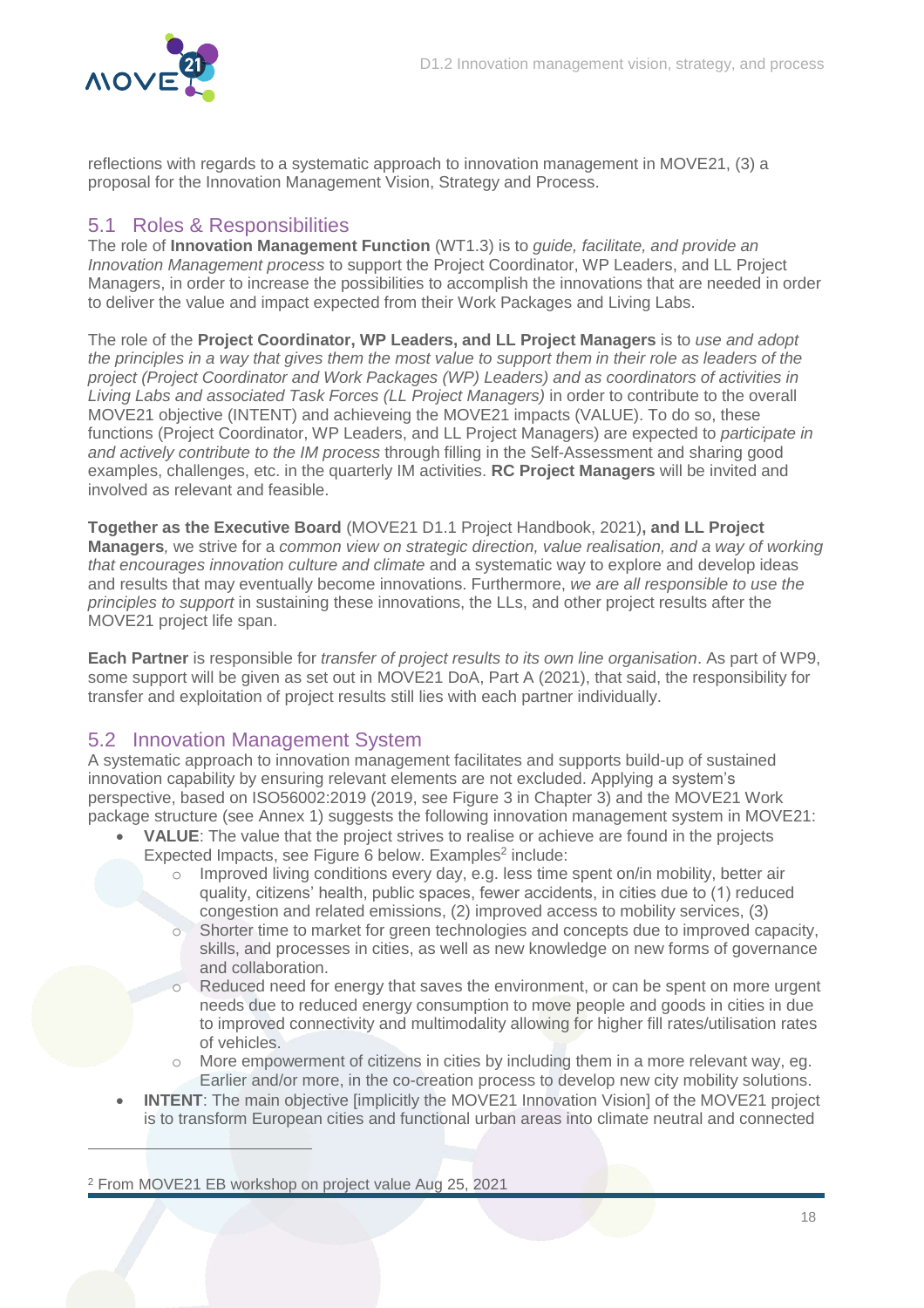

multimodal urban nodes for smart and clean mobility logistics. To achieve that, a number of Specific Objectives have been identified, see [Figure 7](#page-20-2) below (MOVE21 DoA Part B, 2021).

- **Context of the organisation**: All MOVE21 partners and their different contexts, internal and external relationships, internal culture, etc. Together we define a culture for MOVE21.
- **Leadership**: MOVE21 Executive Board. It is the responsibility of the leadership to establish ways of working, culture, collaboration means, etc. in the project.
- **Innovation process**: In MOVE21 the process used by the Living Labs (WP6 and Living Lab cities) and the Replication and Take-up (WP7 and Replication Cities) make up the core of the Innovation process.To support the Living Labs and Replication Cities, WP3-5 will support in order to enable innovation, and WP8-10 will do the same in order to maximise impact and uptake.
- **Operations (Plan-Do-Check-Act)**: The Innovation management process is based on a quarterly review activity including a self-assessment based on the Innovation Management Principles, in order to identify, plan and manage issues, topics, and questions to keep the project as a whole focused on the VALUE and its INTENT throughout the project time.

# **MOVE21 Expected Impacts**

Impact 1: Projects should act as European demonstration-type ("lighthouse") examples for integrating new scalable technologies and measures into city transport operations and existing transport infrastructures at real-life scale in order to achieve long-term decarbonisation impacts

Impact 2: Reliable solutions for a more sustainable, inclusive, safe and secure mobility system, including for the secure mobility of people and freight during major/sport events

Impact 3: Clear improvements of the efficiency and accessibility of the transport networks/systems covering the TEN-T urban nodes or equivalent, and their access to the relevant TEN-T corridor(s) or equivalent transport corridors for transport of freight and/or passengers

Impact 4: Positive long term impacts on social cohesion, economic development and public perception, resulting in behavioural change and policy change

Impact 5: Projects will contribute to the development of the existing European knowledge base on the effectiveness and impacts resulting from the implementation of innovative mobility solutions

Impact 6: Clear commitments and contributions to Europe-wide take up during and beyond the project are expected, which could for example be in the form of follow-up actions funded by CEF or similar programmes

<span id="page-19-0"></span>*Figure 6. MOVE21 Expected Impacts: Value that the project aims to realise.*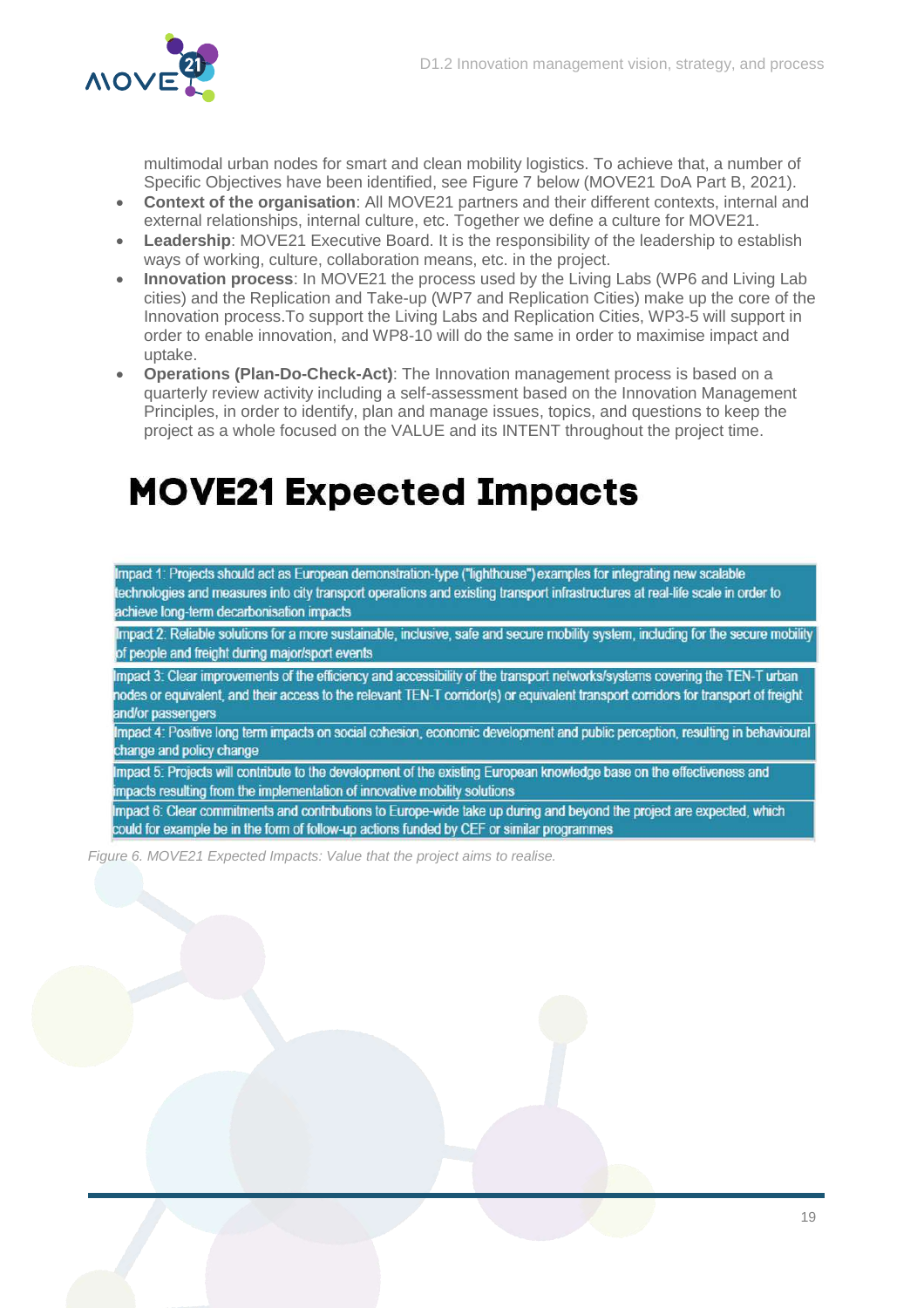

# **MOVE 21 Specific Objectives**

- SO1: Test, deploy, replicate and upscale zero emission solutions through co-creation in urban nodes and functional urban areas on the TEN-T Scan-Med corridor
- SO2: Combine technological and non-technological innovations to facilitate effective implementation of decarbonised mobility solutions for people and goods
- SO3: Increase liveability in European cities by focusing on social cohesion, identity and transport and health equity in all mobility implementations and upscaling efforts
- SO4: Establish a platform for coordination, collaboration and data sharing for clean and efficient urban multimodal mobility on TEN-T corridor level and a self-sustaining partnership model in Living Labs
- SO5: Maximise uptake of solutions through ambitious replication, uptake and dissemination activities to secure impact in Europe and beyond

<span id="page-20-2"></span>*Figure 7. MOVE21 Specific Objectives.*

### <span id="page-20-0"></span>5.3 Innovation Management Vision

The project's Innovation Vision is suggested to be the same as the project's main objective:

*'…to transform European cities and functional urban areas into climate neutral and connected multimodal urban nodes for smart and clean mobility logistics.*'

However, the project's Innovation Management Vision focuses on building sustained innovation capability, for the project to attain its innovation vision above. As such, a proposal for the MOVE21 Innovation Management Vision is:

*In MOVE21, we as leaders, will adopt and adapt the Innovation Management Principles as relevant and in the best way to build sustained innovation capability to achieve the project's main objective and expected impacts.* 

#### <span id="page-20-1"></span>5.4 Innovation Management Strategy

A strategy defines how to reach the goals that brings an organisation or in this case a project closer to its vision. To reach the Innovation Management Vision, the proposed MOVE21 Innovation Management Strategy is to develop and improve innovation capability for sustained use after the project end by regular and iterative review of the Innovation Management Principles to support the project as a whole, to realise its intended VALUE through achievement of its INTENT (MOVE21 main objective).

**Key actors** in carrying out the strategy are **WP Leaders, LL Project Managers, and the Project Coordinator**, supported by the Innovation Management function (WT1.3). **RC Project Managers** will be invited and involved as relevant and feasible.

**Key elements** in implementing the strategy are self-assessments, workshops, and seminars to share or deep dive into a specific issue, topic or question.

#### 5.4.1 Self-assessment

To build long-term innovation capability both on the project, LL, and individual level, a selfassessment, based upon the Innovation Management Principles (IMP) in ISO56000:2020 (2020), will be used in the project. The self-assessment will be a recurring element of the innovation management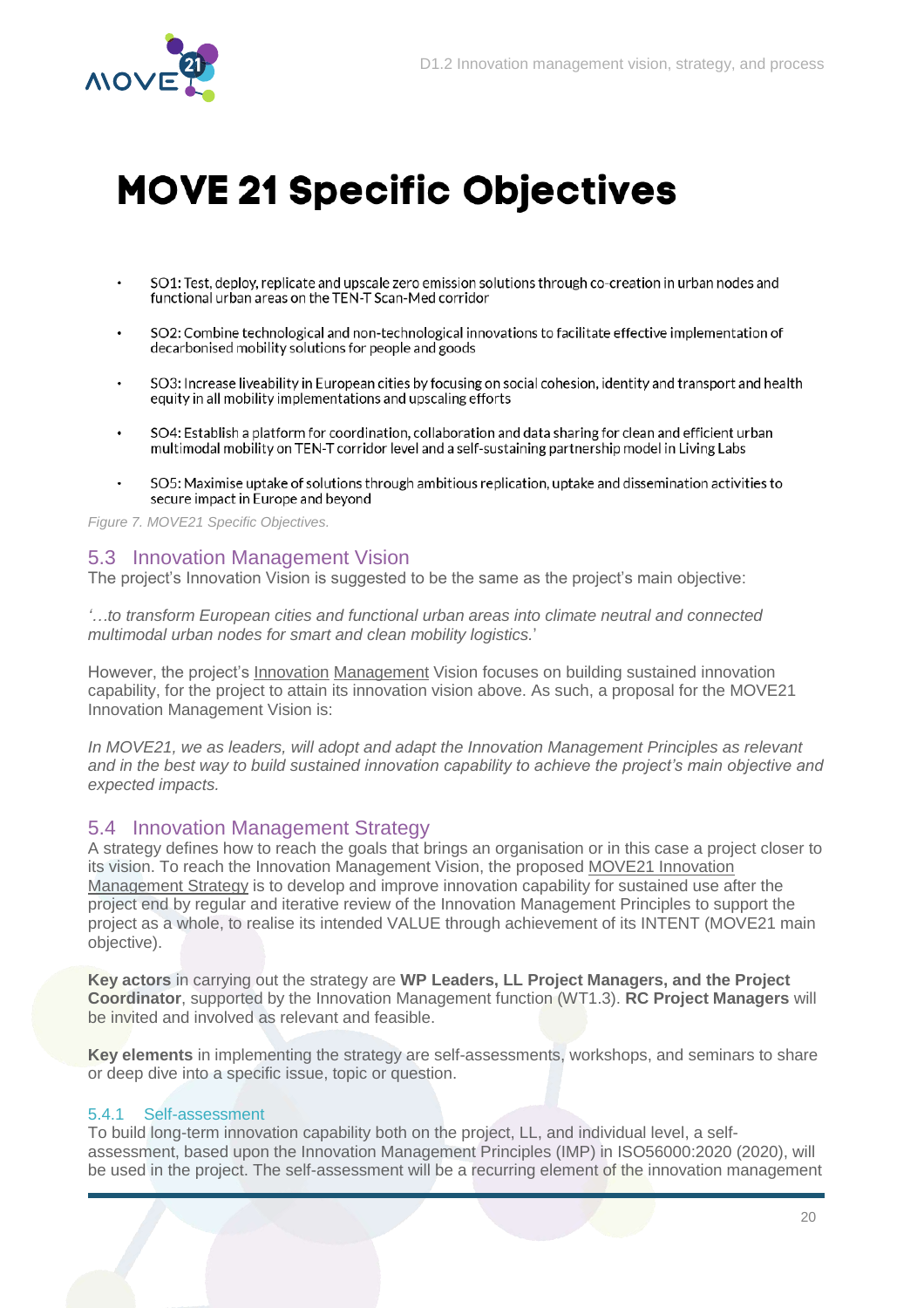

process. It will be used as a means for self-reflection, identification of potential issues and topics, and ideas for improvement may be discussed and 'peer-assisted' in workshops, shared as good examples in seminars. The workshops will be facilitated by the WT1.3 Innovation Management function, as needed and as possible. Towards the end, the intention is that these workshops could be 'peer-assist' workshops focusing on how to facilitate sustained innovation capability in LLs after the MOVE21 project ends.

The proposal is to, for each principle in the self-assessment, include:

- A short description of what the principle means, see [Table 1](#page-16-0) in Chapter [4.](#page-13-0)
- A few questions to inspire reflection
- Some more concrete questions to support your reflection in filling in the self-assessment, for example:
	- $\circ$  Open question: Your interpretation of what the principle means in our project context
	- o Yes or no: Is this principle relevant for us
	- o Yes or no: We have this in place
	- o Yes or no: We need to work on this
	- $\circ$  Open question: Ideas for improvement or actions in your WP/LL, or the project as a whole.

To make this useful and value-adding there will be questions at the end regarding the process of filling in the self-assessment (SA), e.g. What was valuable in filling in the SA and reflection upon the principles? What could be improved? What did this spark in you? What have or will you do differently as a result of the reflections you made?

All WP Leaders, LL Project Managers, and the Project Coordinator are expected to fill in the Self-Assessment based on their overall view of the MOVE21 project and take appropriate action. Parts of it will be collected for summary and input to upcoming quarterly activities where identified key areas and improvement actions will be reviewed, discussed, and progress followed up.

### <span id="page-21-0"></span>5.5 Innovation Management Process

The project's innovation management process is proposed to consist of five steps in order to introduce, develop, improve, and sustain innovation capability in the project:

- 1. **May-Oct 2021:** Introduction to innovation capability, innovation management, and the innovation management principles using seminars and workshops.
- 2. **Nov 2021-Nov 2022**: Laying the foundation for our MOVE21 innovation capability using selfassessment, dialogues, workshops, and seminars as means.
	- Based on the outcome of the self-assessment issues, questions, and areas to continue work on through workshops, deep dives, sharing seminars, etc. will be identified, with the overall purpose to secure alignment of the project's efforts with the strategic direction as set out by the VALUE and INTENT, and assess if changes in project direction is needed.
- 3. **Dec 2022-Nov 2023**: Develop and improve our MOVE21 innovation capability using selfassessment, dialogues, workshops, and seminars as means.
	- Based on the outcome of the self-assessment issues, questions, and areas to continue work on through workshops, deep dives, sharing seminars, etc. will be identified, with the overall purpose to secure alignment of the project's efforts with the strategic direction as set out by the VALUE and INTENT.
- 4. **Dec 2023-Nov 2024**: Preparing for sustained innovation capability after MOVE21 using selfassessment, dialogues, workshops, and seminars as means.
	- While each partner is responsible for transferring of MOVE21 project results to their respective line organisation, the proposal is to focus on Living Labs (joint activity with WP6, WP7, and LLs) in order to facilitate sustained innovation capability in LLs after the MOVE21 project ends. RCs will be invited and involved as relevant and feasible.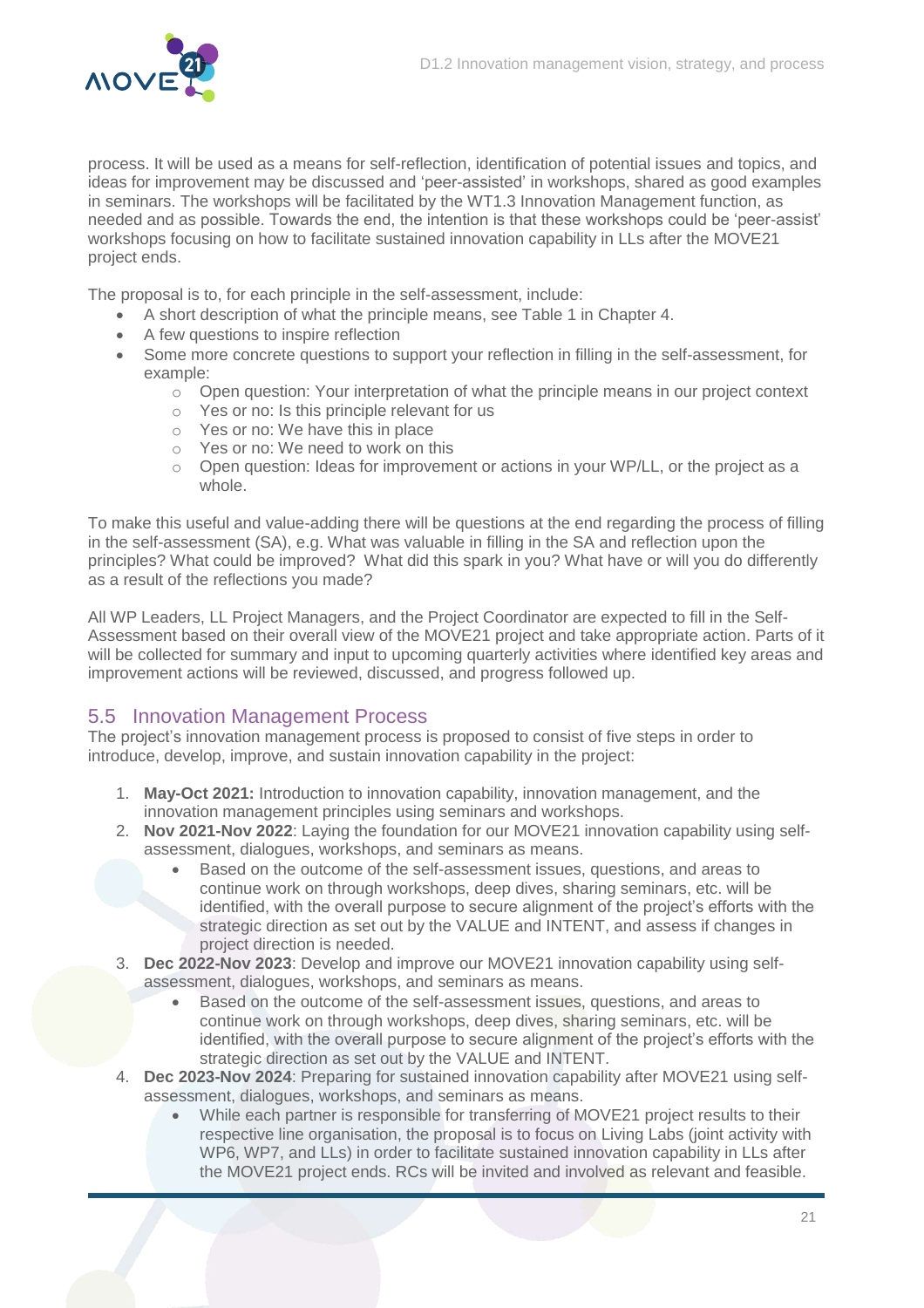

- 5. **Dec 2023-onwards**: Reaping the benefits of our MOVE21 innovation capability through the end and onwards after the project lifetime.
	- Summary and key takeaways from the Innovation Management activity in MOVE21.
	- Partners are expected to take own responsibility to transfer of MOVE21 project results to their respective line organisation.

The innovation management process is based on the quarterly 'Review project innovation progress' activity (MOVE21 D1.1 Project Handbook, 2021). The high-level process is listed in [Table 2](#page-23-0) below. Each activity will be further detailed as the project progresses. An initial expectation is that each quarterly review activity will be approx. 1.5-2 hrs, as a digital or on-line activity, with homework inbetween, and an expectation on the Project Coordinator, WP Leaders, and LL Project Managers, to implement activities as needed as a way of working towards the overall goal of Innovation Management, i.e. to achieve sustained innovation capability that will last after the MOVE21 project has come to an end. However, the process and the proposed quarterly activities will be continuously reviewed to ensure the most value is provided within the allocated resources and budget frame.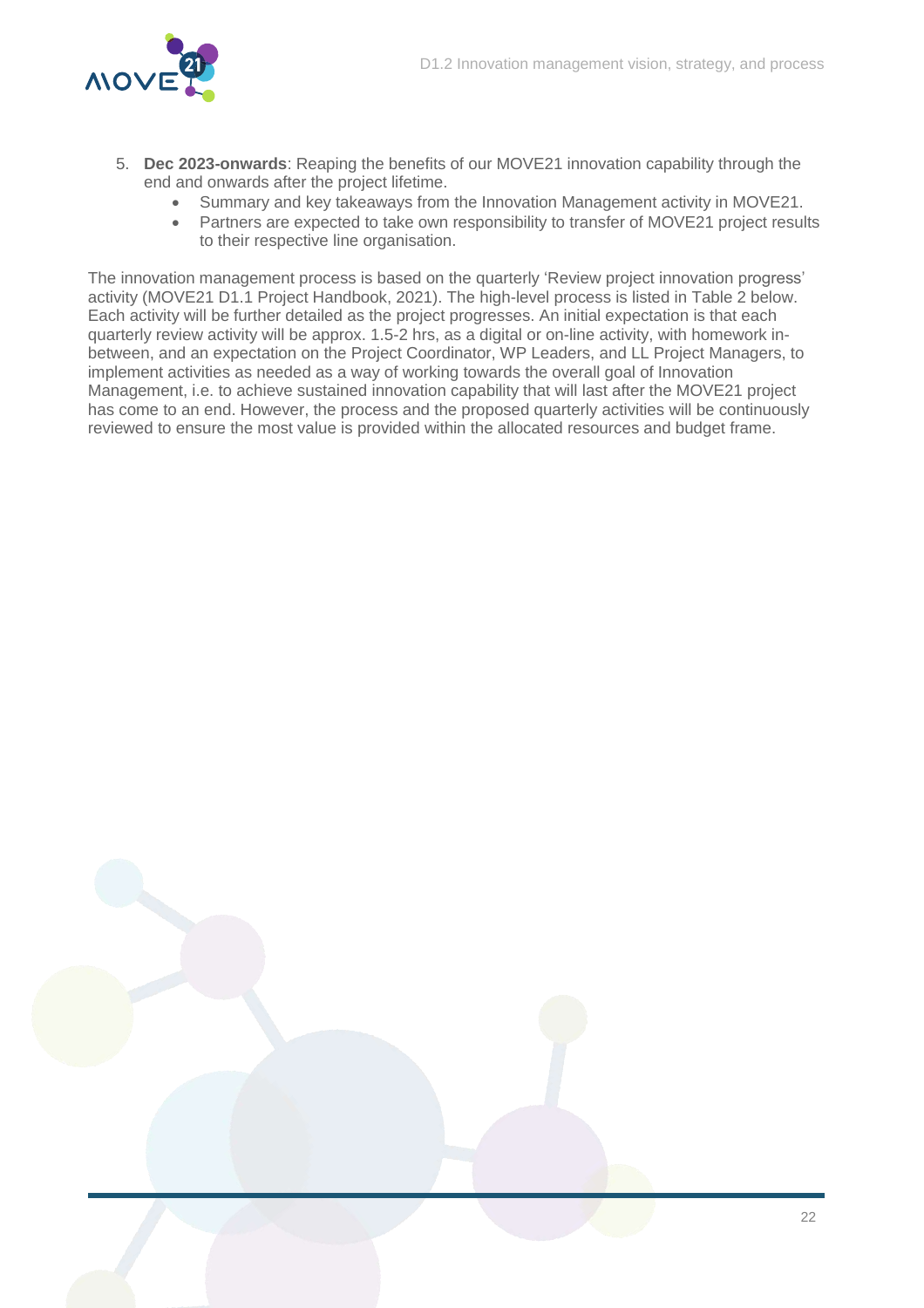

#### <span id="page-23-0"></span>*Table 2. Proposed innovation management process in MOVE21*

|                  |      |                                           |                                                                    | WHO is responsible to 'do' | Who is responsible to     | <b>Examples of</b> |
|------------------|------|-------------------------------------------|--------------------------------------------------------------------|----------------------------|---------------------------|--------------------|
| <b>Activity</b>  | When | <b>Objective</b>                          | <b>WHAT - Action</b>                                               | the action                 | organise the action       | possible PI:s      |
|                  |      |                                           |                                                                    |                            |                           |                    |
| <b>Quarterly</b> |      | Introduction to innovation                | Participate in the Introduction to                                 | <b>WP</b> leaders          | WT1.3 Innovation          |                    |
| review           |      |                                           | Jul-21 capability and IM principles Innovation Management session  | Project coordinator        | management function       | No of participants |
|                  |      |                                           |                                                                    |                            |                           |                    |
| <b>Quarterly</b> |      | Introduction to innovation                | Participate in the workshop on MOVE21                              | WP leaders                 | WT1.3 Innovation          |                    |
| review           |      | Aug-21 capability and IM principles Value |                                                                    | Project coordinator        | management function       | No of participants |
|                  |      |                                           |                                                                    |                            |                           |                    |
|                  |      | Laying the foundation for                 | Fill in self-assessment (SA) - introduction                        | <b>WP</b> leaders          |                           |                    |
| Quarterly        |      | our innovation capability                 | version; participate in seminar on                                 | LL Project Managers        | WT1.3 Innovation          |                    |
| review           |      | Nov-21 using the IM principles            | Innovation Management Principles.                                  | Project coordinator        | management function       | No of filled in SA |
|                  |      | Laying the foundation for                 |                                                                    | <b>WP</b> leaders          |                           |                    |
| Quarterly        |      | our innovation capability                 | Participate in a dialogue to improve the                           | LL Project Managers        | WT1.3 Innovation          |                    |
| review           |      | Feb-22 using the IM principles            | self-assessment and related process.                               | Project coordinator        | management function       | No of participants |
|                  |      | Laying the foundation for                 |                                                                    | WP leaders                 |                           |                    |
| <b>Quarterly</b> |      | our innovation capability                 | Fill in self-assessment (SA) - more                                | LL Project Managers        | WT1.3 Innovation          |                    |
| review           |      | May-22 using the IM principles            | detailed version                                                   | Project coordinator        | management function       | No of filled in SA |
|                  |      | Laying the foundation for                 | Participate in a dialogue / workhop /                              | WP leaders                 |                           |                    |
| <b>Quarterly</b> |      | our innovation capability                 | seminar based on topics identified                                 | LL Project Managers        | WT1.3 Innovation          |                    |
| review           |      | Aug-22 using the IM principles            | through the self-assessment.                                       | Project coordinator        | management function       | No of participants |
|                  |      | Laying the foundation for                 | Participate in a dialogue / workhop /                              | <b>WP</b> leaders          |                           |                    |
| Quarterly        |      | our innovation capability                 | seminar based on topics identified                                 | LL Project Managers        | WT1.3 Innovation          |                    |
| review           |      | Nov-22 using the IM principles            | through the self-assessment.                                       | Project coordinator        | management function       | No of participants |
|                  |      | Develop and improve our                   |                                                                    | <b>WP</b> leaders          |                           |                    |
| Quarterly        |      | innovation capability using               | Fill in Self-assessment (SA) - follow-up to                        | <b>LL Project Managers</b> | <b>WT1.3 Innovation</b>   |                    |
| review           |      | Feb-23 the IM principles                  | previous one (May 2022)                                            | Project coordinator        | management function       | No of filled in SA |
|                  |      |                                           | Participate in a dialogue / workhop /                              | <b>WP</b> leaders          |                           |                    |
| Quarterly        |      | Develop and improve our                   | seminar based on topics identified                                 | LL Project Managers        | <b>WT1.3 Innovation</b>   |                    |
| review           |      | May-23 innovation capability              | through the self-assessment.                                       | Project coordinator        | management function       | No of participants |
|                  |      |                                           | Participate in a dialogue / workhop /                              | <b>WP</b> leaders          |                           |                    |
| Quarterly        |      | Develop and improve our                   | seminar based on topics identified                                 | LL Project Managers        | <b>WT1.3 Innovation</b>   |                    |
| review           |      | Aug-23 innovation capability              | through the self-assessment.                                       | Project coordinator        | management function       | No of participants |
|                  |      |                                           | Participate in a dialogue / workhop /                              | <b>WP</b> leaders          |                           |                    |
| Quarterly        |      | Develop and improve our                   | seminar based on topics identified                                 | LL Project Managers        | <b>WT1.3 Innovation</b>   |                    |
| review           |      | Nov-23 innovation capability              | through the self-assessment.                                       | Project coordinator        | management function       | No of participants |
|                  |      |                                           |                                                                    | <b>WP Leaders</b>          |                           |                    |
|                  |      | Preparing for sustained                   | Fill in Self-assessment (SA) - follow-up to                        | <b>LL Project Managers</b> |                           |                    |
| <b>Quarterly</b> |      | innovation capability after               | previous one, preparatory for 'peer                                | LL Task Force teams (TBD)  | <b>WT1.3 Innovation</b>   |                    |
| review           |      | Feb-24 MOVE21                             | assist'.                                                           | <b>Project Coordinator</b> | management function       | No of filled in SA |
|                  |      |                                           |                                                                    | <b>WP Leaders</b>          |                           |                    |
|                  |      | <b>Preparing for sustained</b>            | 'Peer-assist" / Co-creation / deep dive                            | <b>LL Project Managers</b> | Innovation management     |                    |
| <b>Quarterly</b> |      | innovation capability after               | how to sustain innovation capability                               | LL Task Force teams (TBD)  | function in collaboration |                    |
| review           |      | May-24 MOVE21                             | through LLs after MOVE21                                           | <b>Project Coordinator</b> | with WP6, WP7, LLs (TBD)  | No of participants |
|                  |      |                                           |                                                                    | <b>WP Leaders</b>          |                           |                    |
|                  |      | <b>Preparing for sustained</b>            | 'Peer-assist" / Co-creation / deep dive                            | <b>LL Project Managers</b> | Innovation management     |                    |
| Quarterly        |      |                                           | innovation capability after   how to sustain innovation capability | LL Task Force teams (TBD)  | tunction in collaboration |                    |
| review           |      | Aug-24 MOVE21                             | through LLs after MOVE21                                           | <b>Project Coordinator</b> | with WP6, WP7, LLs (TBD)  | No of participants |
|                  |      |                                           |                                                                    | <b>WP Leaders</b>          |                           |                    |
|                  |      | <b>Preparing for sustained</b>            | 'Peer-assist" / Co-creation / deep dive                            | <b>LL Project Managers</b> | Innovation management     |                    |
| Quarterly        |      | innovation capability after               | how to sustain innovation capability                               | LL Task Force teams (TBD)  | function in collaboration |                    |
| review           |      | Nov-24 MOVE21                             | through LLs after MOVE21                                           | <b>Project Coordinator</b> | with WP6, WP7, LLs (TBD)  | No of participants |
|                  |      | Reaping the benefits of our               |                                                                    |                            |                           |                    |
|                  |      | innovation capability                     | Homework: Fill in Self-assessment (SA) -                           |                            |                           |                    |
|                  |      | through the end and                       | follow-up to previous one. Final                                   | <b>WP Leaders</b>          |                           |                    |
| Quarterly        |      | onwards after MOVE21                      | meeting: Summary and closing the IM                                | LL Project Managers        | WT1.3 Innovation          |                    |
| review           |      | Feb-25 project life time.                 | activity.                                                          | <b>Project Coordinator</b> | management function       | No of participants |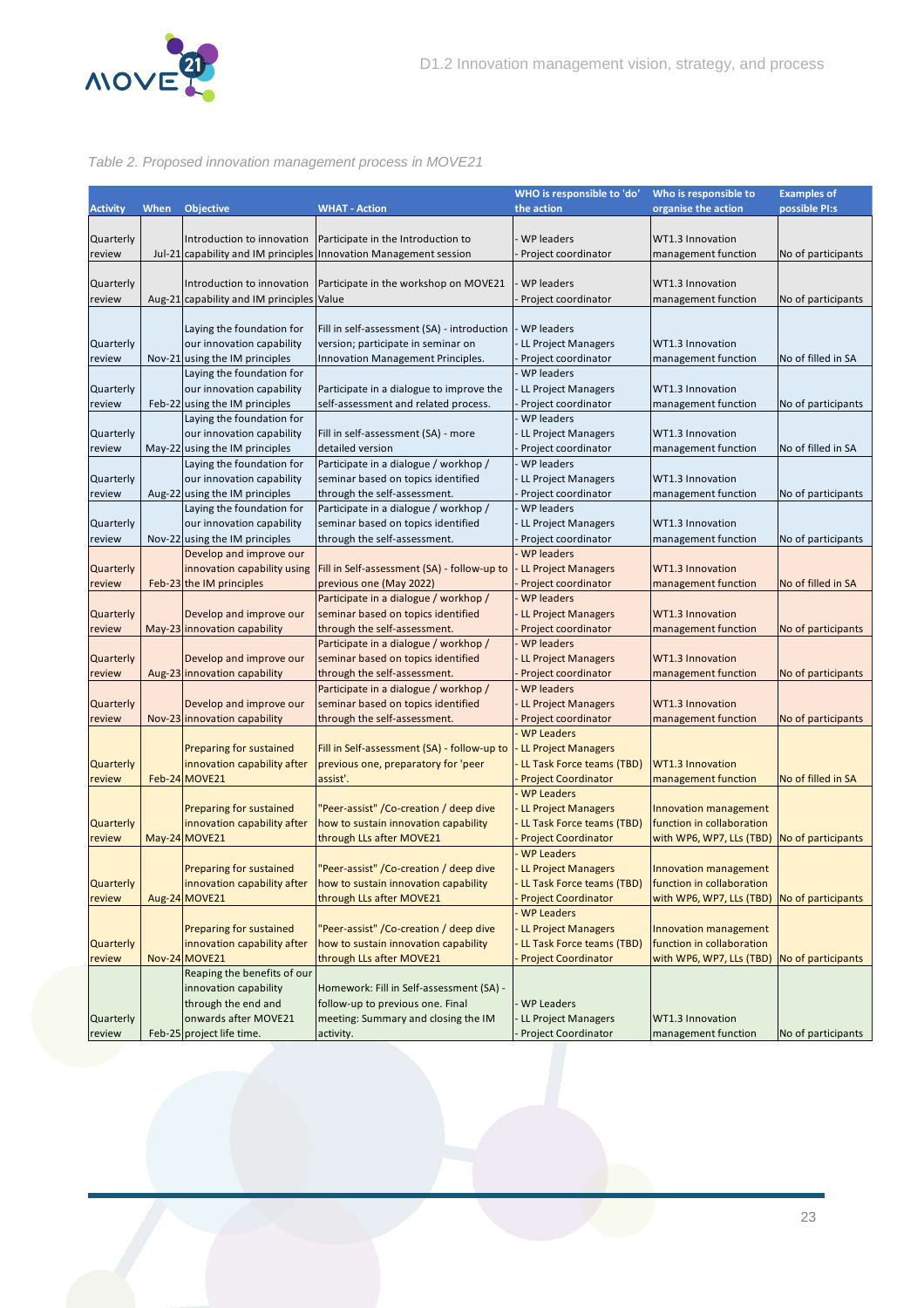

### <span id="page-24-0"></span>**6 References**

- 1. ISO56000:2020 (2020). Innovation management Fundamentals and vocabulary. ISO.
- 2. ISO56002:2019 (2019). Innovation management Innovation management system Guidance. ISO
- 3. Lagerholm, B. (2015). F4 methodology @ RISE, developed and applied in various projects.
- 4. MOVE21 (2021). Description of Action Part A. Project number 953939
- 5. MOVE21 (2021). Description of Activities Part B. Project number 953939
- 6. MOVE21 (2021). D1.1 Project handbook.
- 7. Ohnell, S. (2021). WT1.3 and WP9 presentation at MOVE21 Kick-off meeting June 28<sup>th</sup>. Online.
- 8. Ohnell, S. and Lagerholm, B. (2021). MOVE21 Introduction to innovation seminar Jul 2nd. Online.